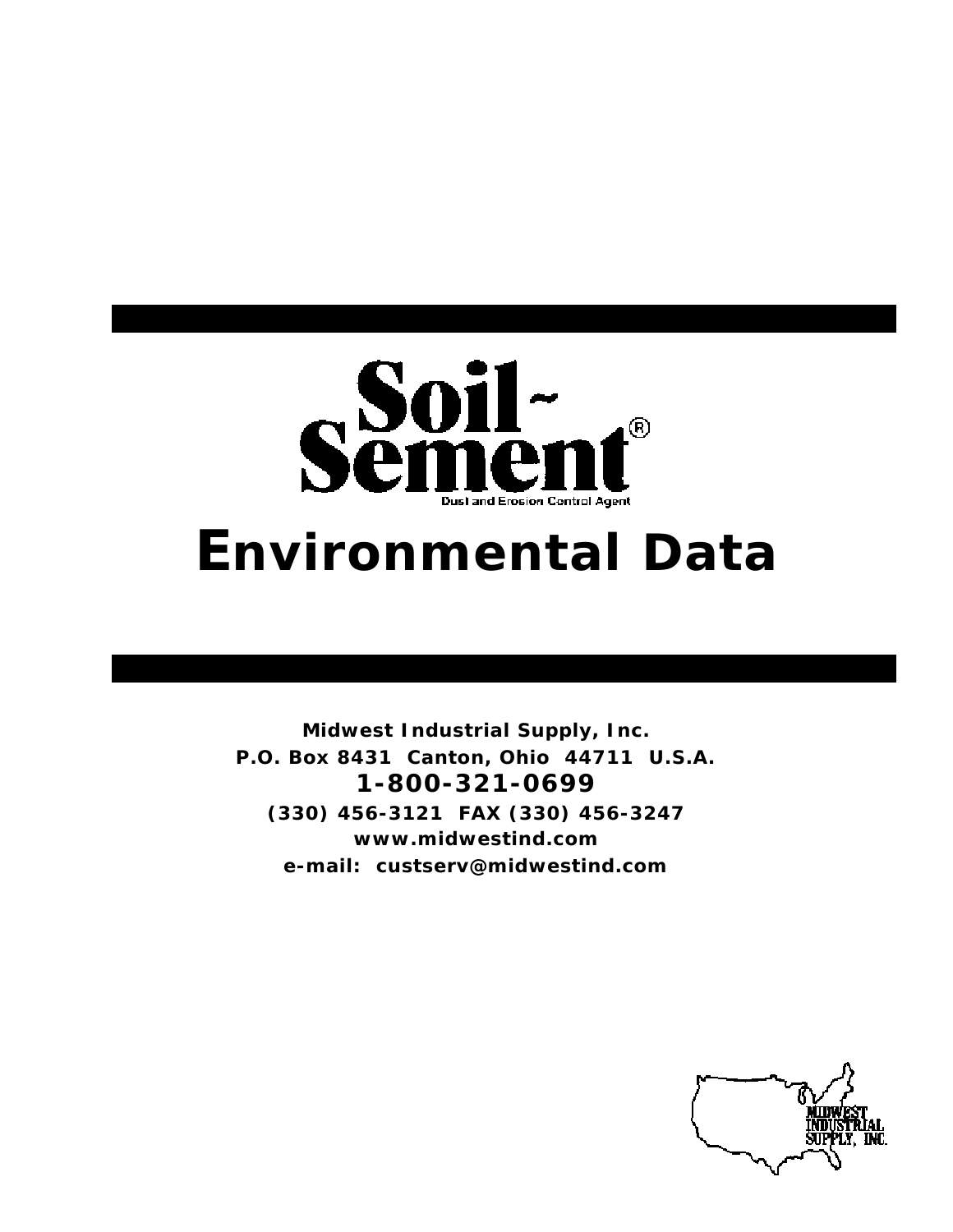#### **Environmental Message Constraining Service Constraining Service Constraining Service Constraining Service Constraining Service Constraining Service Constraining Service Construction Service Construction Service Constructi**

Soil~Sement**®** is a polymer emulsion. Polymers which are non-hazardous by OSHA definition are used in the manufacture of Soil~Sement®. The formulation contains no hazardous solvents. Soil~Sement® is non-toxic and is non-hazardous per OSHA, EPA and the DOT. Soil~Sement<sup>®</sup> does not trigger any EPA reporting requirements. In fact, Soil~Sement<sup>®</sup> assists in complying with NPDES (National Pollution Discharge Elimination System) requirements for erosion control and EPA reductions of particulate matter (PM<sub>10</sub> and PM<sub>2</sub>  $F_5$ ).

Midwest Industrial Supply, Inc. is in the business of controlling environmental problems ... we do not create them. In the following pages you will find data which support the facts that Soil~Sement® Dust and Erosion Control Agent is non-hazardous, non-toxic, and an environmentally friendly product.

#### **Toxicity**

One area of primary concern when discussing any chemical is toxicity. We have had acute toxicity studies of Soil~Sement<sup>®</sup> performed on rainbow trout and Daphnia Magna on two separate occasions. The LC5O of concentrated Soil~Sement® on rainbow trout was 216 ppm in 1991. In 1996 it was 720 ppm. The LC50 of Soil~Sement® concentrate on Daphnia Magna is above 1500 ppm. These are the results of the concentrate; once diluted, the results will typically increase by the dilution factor. Products are labeled "toxic to fish" if the LC50 is less than 1.0 ppm. Soil~Sement® is considered to have very low toxicity to fish.

Lethal toxicity studies were performed per California's Title 22 on Fathead Minnow. A material is deemed hazardous if the LC50 is less than 500 mg/L. The LC50 of Soil~Sement® is greater than 750 mg/L and therefore not considered hazardous by the California Department of Substance Control.

No animal toxicity tests have been performed using Soil~Sement®. However toxicity studies have been performed on individual polymer emulsions used in blending Soil~Sement®. These studies indicate that Soil~Sement® has very low toxicity to animals and is not considered an irritant to humans.

#### **Short-Term Environmental Impact**

Once Soil~Sement® has cured, it will not migrate from its site of application. It will not increase the BOD or COD level of storm water run-off, ground water or any body of water. Soil~Sement® will not leach from the soil nor will it contribute any pollutants or toxic materials to ground water, storm water run-off, or any body of water.

Soil~Sement® is not considered reportable under the "oil sheen regulation" of the NPDES. The EPA has developed a reportable quantity (RQ) for oil and associated products. This regulation stipulates that the RQ for oil is the amount of oil that violates applicable water quality standards or causes a sheen or film on the surface of the water or sludge to be deposited on the shoreline. Soil~Sement® does not fit into either category. It does not contain any substance which will violate water quality standards, nor will it migrate from the sur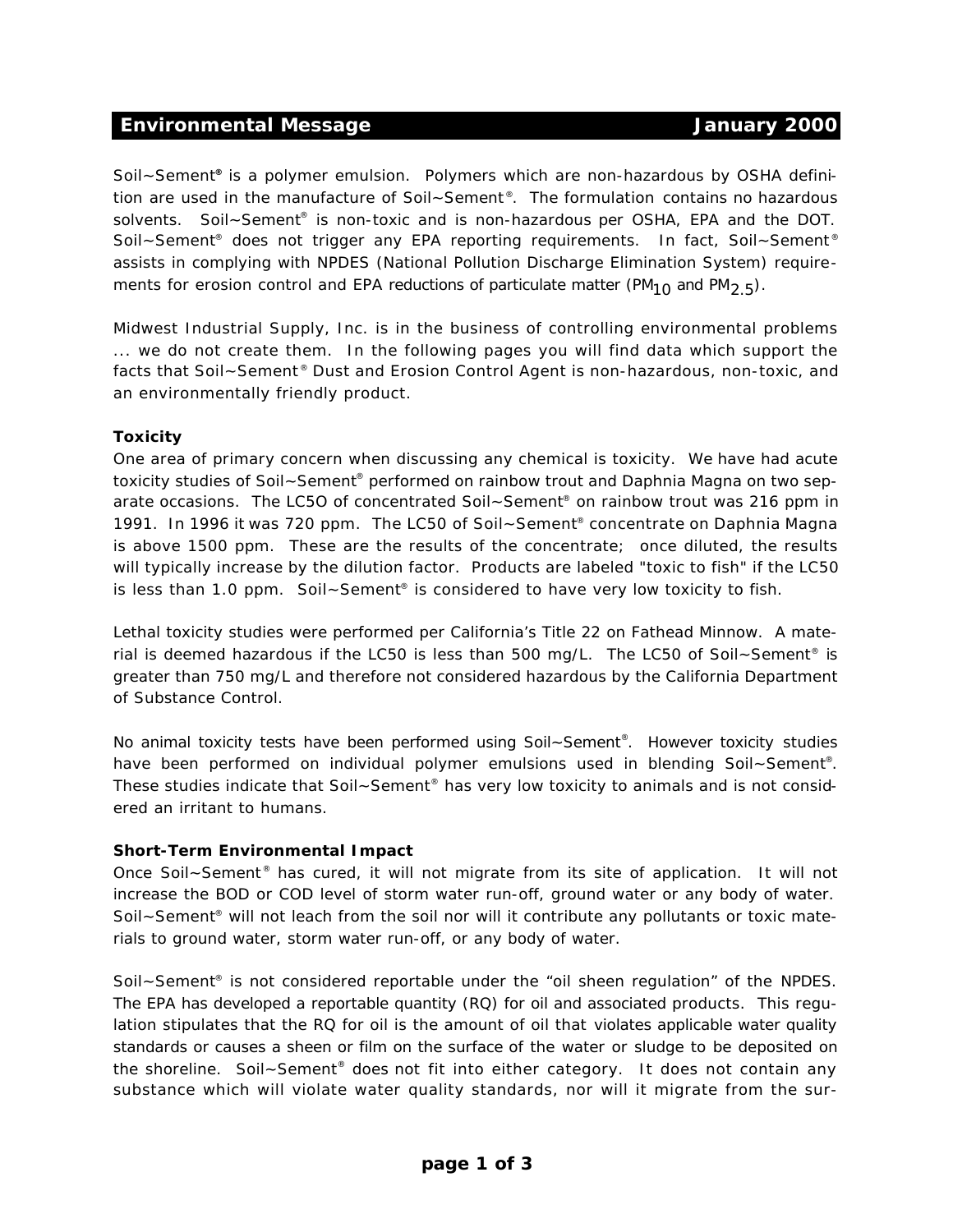face and produce a sheen, film, or sludge on any body of water.

Midwest Industrial Supply, Inc. randomly submits samples of Soil~Sement**®** for testing on metals, organics and pesticides.

All of these tests were performed using TCLP (Toxicity Characteristic Leaching Procedure) extraction techniques. Soil~Sement® was first dried and cured. The solids were then diluted and the solution analyzed via atomic absorption. These tests are particularly significant because they have been performed on the cured Soil~Sement® rather than the liquid. In practice, Soil~Sement® is only in the liquid form for a short period of time, but can remain in the cured form for years.

In 1995, Midwest was involved with the Ohio EPA in evaluating the use of Soil~Sement<sup>®</sup> as an alternative intermediate cover at a residual waste landfill. The EPA's conditions for the test required that the customer have the storm water run-off analyzed after the first rain. This occurred five days after the application of the Soil~Sement®. Typical storm water tests were performed. The results were deemed to be "at acceptable levels". Midwest continues to seal the landfill with Soil~Sement® . Monitoring will be conducted as requested in the Ohio EPA approval.

Many of the analyses for metals, volatile organic compounds (VOC's) and semi-volatiles have been repeated through the years. In early 1999, Midwest treated an environmentally sensitive area with Soil~Sement®. Testing was performed to verify that Soil~Sement® did not contain harmful levels of metals, VOC's or semi-volatiles. Soil~Sement® was applied at the site and resulted in no harm to the highly sensitive desert tortoise habitat.

#### **Long-Term Environmental Impact**

Midwest Industrial Supply, Inc. has not performed tests to determine the actual products of degradation of Soil~Sement® Dust and Erosion Control Agent. However, the chemistry involved in Soil~Sement® backbone degradation is quite straight forward. Soil~Sement® is a formulation of polymers. When Soil~Sement®'s polymers degrade, the products are primarily water, carbon dioxide, carbon monoxide, hydrogen and alcohols. Soil~Sement<sup>®</sup> does not contain inorganics that will leach or migrate from the soil.

Soil~Sement® is in the class of polymers considered to be slow to degrade in landfill conditions, primarily because of the lack of oxygen. However, when degradation does occur, Soil~Sement® decomposes into common compounds which are easily assimilated into the surrounding area, causing no environmental hazards.

There are a variety of means by which polymers can degrade, including: thermal degradation, chemical degradation, biodegradation, and photo degradation. Soil~Sement<sup>®</sup> in typical applications can experience photo, chemical, and biodegradation.

*Photo degradation* occurs when the UV rays in sunlight act to de-stabilize the polymer. This can occur only to the surface coating of Soil~Sement®, because sunlight does not penetrate beneath the surface. Nothing is added to Soil~Sement® to accelerate photo degradation,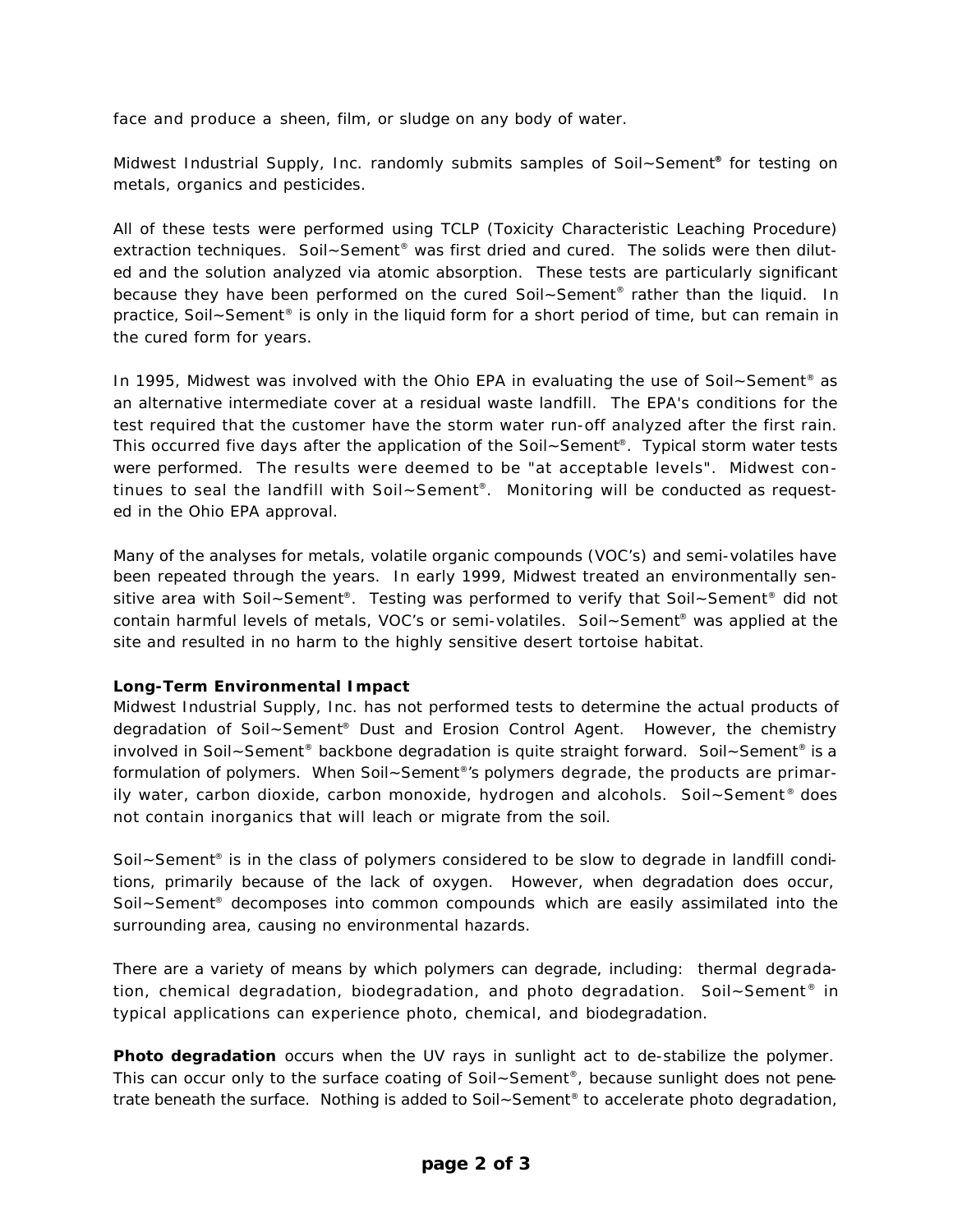therefore, it would not account for the bulk of the degradation.

*Chemical degradation* occurs to the polymer backbone, most often via oxidation. Oxidation reactions by definition occur when electrons are transferred and do not necessarily require oxygen. However, in the case of Soil~Sement®, oxygen presence is a vital factor. Heat and light can act to speed the reaction.

*Biodegradation* is facilitated by living organisms, most of which are aerobic (requiring oxygen). In both the chemical and biological degradative processes, oxygen is required, but not readily available. Soil~Sement® is applied to surfaces, then penetrates beneath to provide solid bonding. The greater the penetration, the less polymer on the surface and the slower the degenerative process.

Soil~Sement® is safe for animals and the environment. It contains no hazardous or toxic ingredients per OSHA or the DOT. It will not trigger any EPA reporting requirements.

As I stated before, Midwest Industrial Supply, Inc. is in the business to help control environmental problems, not create problems. Soil~Sement® will control dust and erosion without harming wildlife or the surrounding landscape. It is considered non-toxic to fish. Heavy metals and organics that are labeled harmful to the environment are not present in Soil~Sement®. Soil~Sement® will not migrate from the soil and contaminate storm water run-off, ground water, or any body of water. Even if migration of Soil~Sement<sup>®</sup> were possible, it does not contain any hazardous ingredients to trigger any EPA or NPDES reporting requirements.

A book containing all supporting test data is available upon request. Please feel free to contact me via phone at (330)456-3121, FAX (330)456-3247, or at my e-mail address, cheryl@midwestind.com should you have any questions or require further information.

Sincerely,

MIDWEST INDUSTRIAL SUPPLY, INC.

Cheryl Detloff, Chief Chemist

Midwest Industrial Supply, Inc. P.O. Box 8431 Canton, Ohio 44711 www.midwestind.com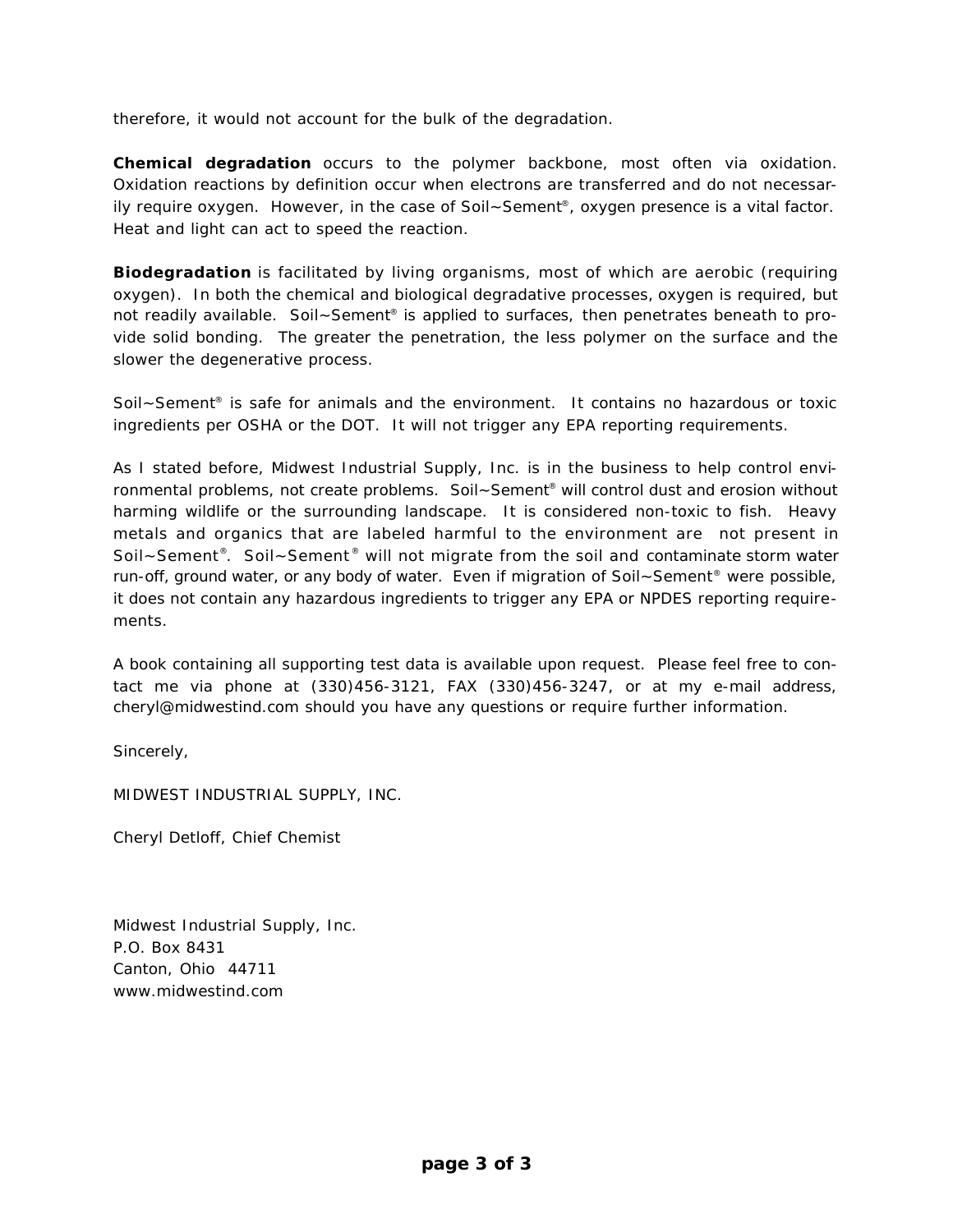## **Table of Contents & List of Test Reports**

## Soil-Sement

## *Environmental Data*

| <b>Section</b> | <b>Subject</b>                                     |                           |             |
|----------------|----------------------------------------------------|---------------------------|-------------|
| 1              | Material Safety Data Sheet                         |                           |             |
| $\overline{2}$ | Product Specification & Technical Data             |                           |             |
|                | <b>Test</b>                                        | <b>Test Performed By:</b> | <b>Date</b> |
| 3              | <b>Toxicity: Rainbow Trout</b>                     | <b>BAR</b>                | 6/91        |
| $\overline{4}$ | Toxicity: Daphnia Magna                            | <b>BAR</b>                | 9/90        |
| 5              | <b>Toxicity: Rainbow Trout</b>                     | <b>BAR</b>                | 7/96        |
| 6              | Toxicity: Daphnia Magna                            | <b>BAR</b>                | 7/96        |
| $\overline{7}$ | <b>Animal Toxicity Studies</b>                     | <b>Various Suppliers</b>  | Various     |
| 8              | <b>TCLP Metals / Organics</b>                      | Cas Chem                  | 9/92        |
| 9              | <b>Metals Analysis</b>                             | Cas Chem                  | 12/94       |
| 10             | Metals Analysis                                    | Wadsworth                 | 9/90        |
| 11             | Metals, Pesticide and<br><b>Herbicide Analysis</b> | Advanced                  | 12/87       |
| 12             | Storm Water Run-off<br>Analysis                    | EC Labs                   | 8/95        |
| 13             | Ash Content (inorganics)                           | Cas Chem                  | 7/96        |
| 14             | Metals, Organics                                   | Free-Col                  | 2/99        |
| 15             | <b>Toxicity: Fathead Minnow</b>                    | Block Env.                | 11/99       |

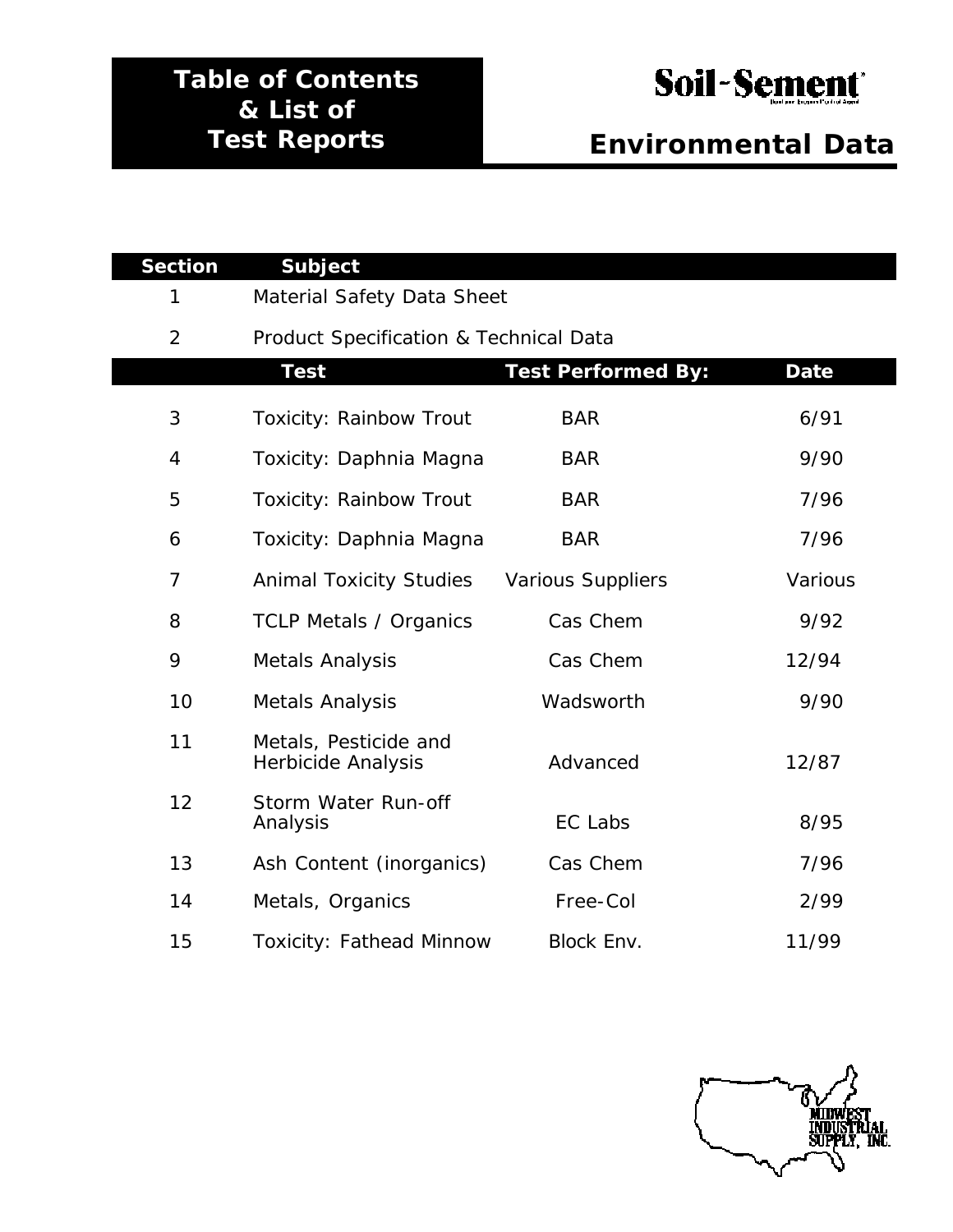## **Material Safety Data Sheet**

## **Section**

**1**



#### **Section I**

**Trade Name:** Soil-Sement **Chemical Name:** Polymer Emulsion **Chemical Family: Molecular Weight:** N/A

**Synonyms:** Dust and Erosion Control Agent

**Formula:** Aqueous acrylic vinyl acetate polymer emulsion **CAS Registry No.:** Product a blend -- no number assigned

#### **Section II -- Ingredients**

| <b>Name</b>                        | CAS Reg. No.  | $Wt.\%$  | <b>TWA</b> | OSHA <sup>*</sup><br><b>STEL</b> | <b>TLV</b> | <u>ACGIH</u><br><b>STEL</b> |
|------------------------------------|---------------|----------|------------|----------------------------------|------------|-----------------------------|
| Acrylic & Vinyl<br>Acetate Polymer | Non-Hazardous | $5 - 50$ | None       | None                             | None       | None                        |
| Water                              | 7732-18-5     | 95-50    | None       | None                             |            |                             |

#### **Section III -- Physical Data**

Boiling / Melting Point @ 760mm Hg: 212°F Vapor Pressure mm Hg @ 20°C: 17 Specific Gravity or Bulk Density: 1.01 to 1.15 Solubility in Water: Dilutable Appearance: Milky White Liquid Odor: Characteristic Acrylic Odor pH: 4.0 to 9.5

#### **Section IV -- Fire and Explosion Hazard Data**

**Flash Point (Test Method):** Non-Combustible **Autoignition Temperature:** N/A **Extinguishing Medium:** N/A **Special Firefighting Procedures:** N/A

**Unusual Fire and Explosion Hazards:** Material can splatter above 212°F. Dried polymer film can burn but will not support combustion.

**Emergency Telephone Numbers:** (Plant)

330-456-3121 (If no answer at plant) 330-453-0666 330-862-3712

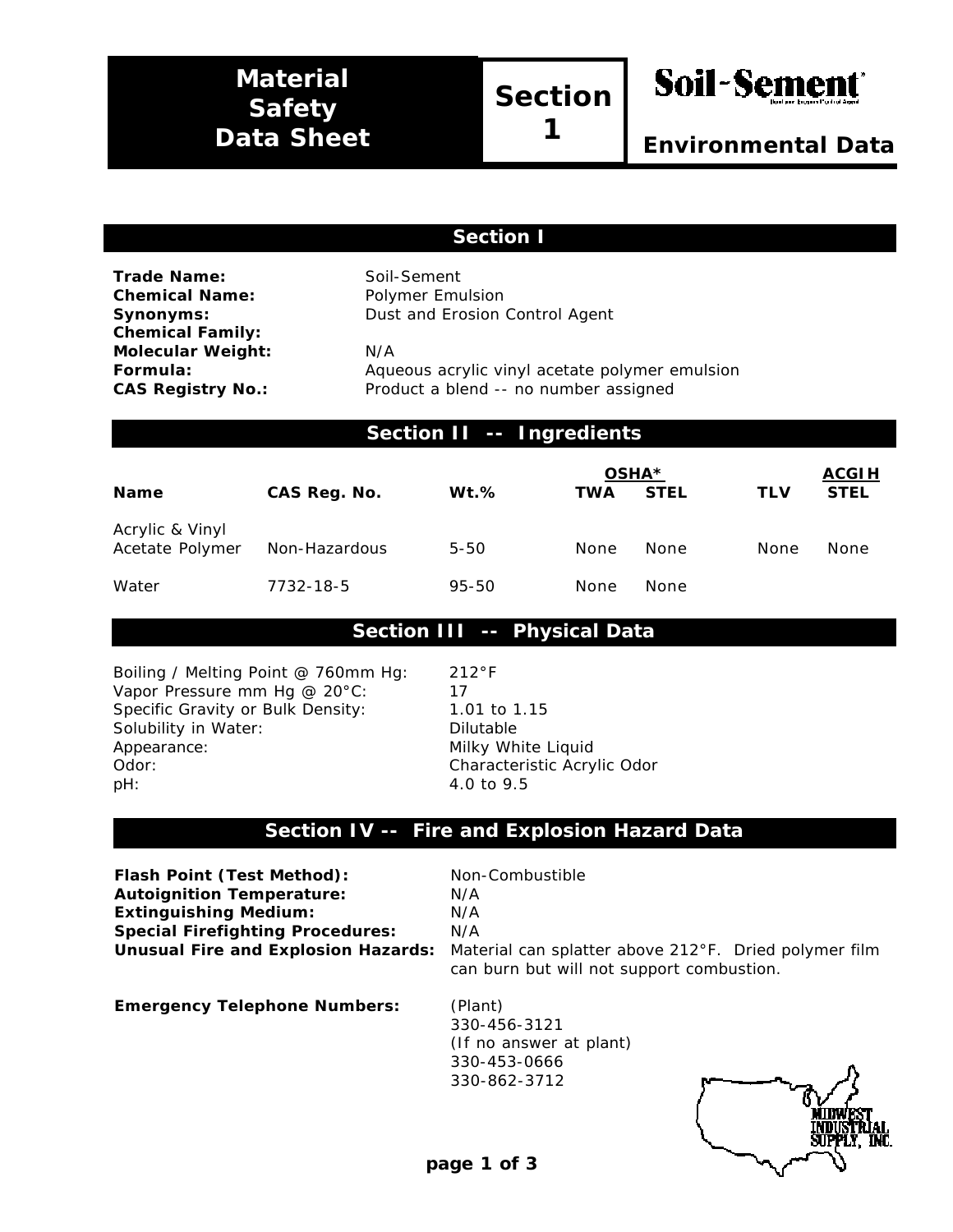**Section**

**1**



#### **Section V -- Health Hazard Data**

#### **Effect of Overexposure:**

| Inhalation:<br>Skin:<br>Eyes:<br>Ingestion: | Vapor from stored, undiluted product can cause headache and nausea.<br>Stored, undiluted product is slightly irritating to skin.<br>Slightly irritating to eyes.<br>May be irritating to digestive tract. |  |  |
|---------------------------------------------|-----------------------------------------------------------------------------------------------------------------------------------------------------------------------------------------------------------|--|--|
|                                             | <b>First Aid Procedures:</b>                                                                                                                                                                              |  |  |
| Inhalation:                                 | Move subject to fresh air.                                                                                                                                                                                |  |  |
| Skin:                                       | Flush with large amount of water or wash with soap and water.                                                                                                                                             |  |  |
| Eyes:                                       | Flush eyes with flowing water at least 15 minutes, get medical attention.                                                                                                                                 |  |  |
| Ingestion:                                  | Give water to drink. Call a physician.                                                                                                                                                                    |  |  |
|                                             | Never give fluids or induce vomiting if patient is unconscious or having<br>convulsions.                                                                                                                  |  |  |

#### **Section VI -- Reactivity Data**

| Stability:<br><b>Chemical Incompatibility:</b> | Stable<br>No hazardous reactions are expected to occur<br>under normal industrial conditions.                             |
|------------------------------------------------|---------------------------------------------------------------------------------------------------------------------------|
| <b>Hazardous Decomposition Products:</b>       | Thermal decomposition in the presence of air may<br>yield carbon monoxide and/or carbon dioxide and<br>traces of monomer. |
| <b>Hazardous Polymerization:</b>               | Does not occur.                                                                                                           |
| <b>Conditions to Avoid:</b>                    | N/A                                                                                                                       |
| Corrosive to Metal:                            | No.                                                                                                                       |
| Oxidizer:                                      | No.                                                                                                                       |

#### **Section VII -- Special Protection Information**

**Respiratory Protection:** None required if good ventilation is maintained **Ventilation:** Mechanical exhaust at point of contaminant **Eye Protection:** Chemical splash, goggles recommended **Protective Clothing:** Impervious gloves recommended **Other:** Under normal handling conditions, the risk of exposure to residual monomer is negligible.

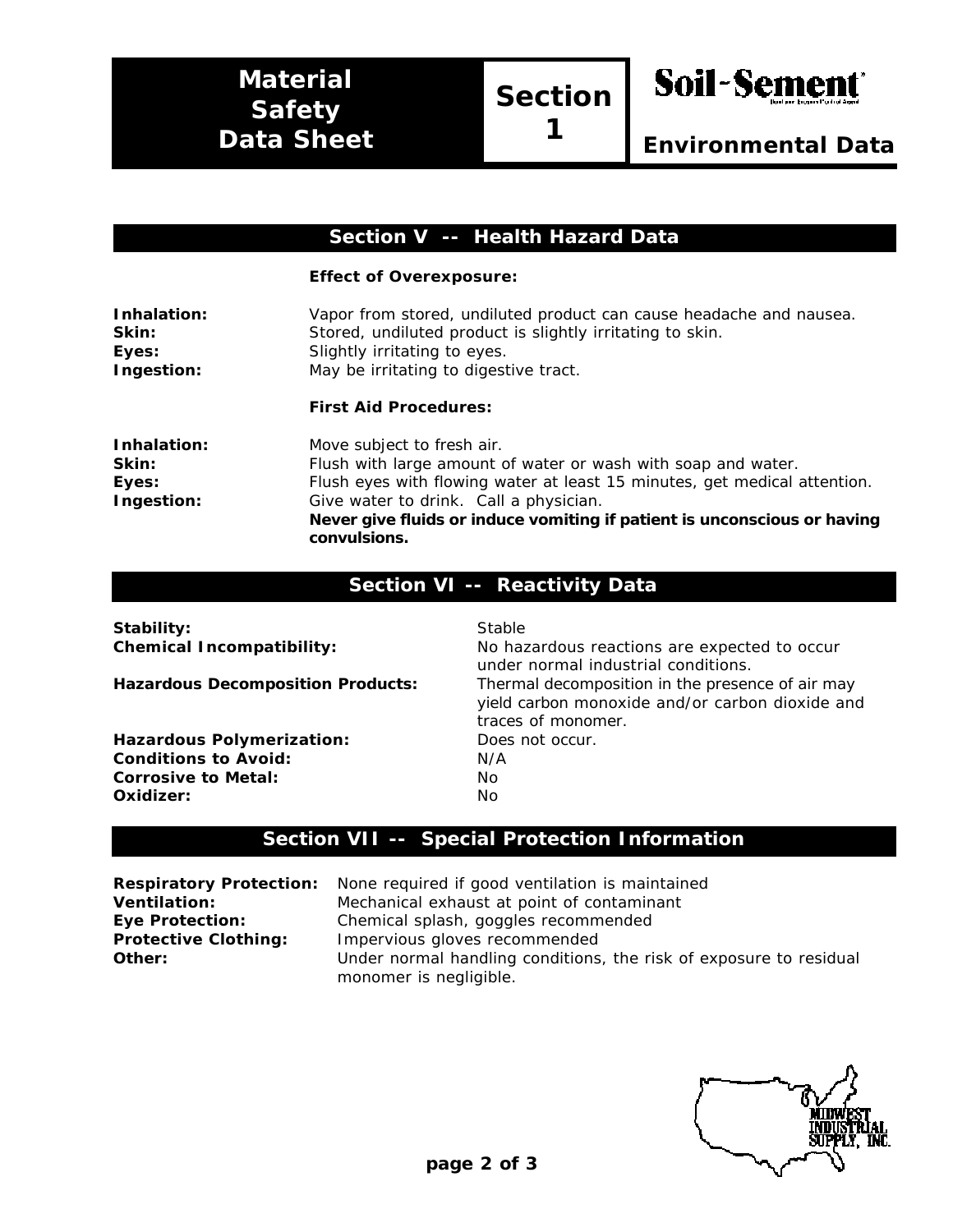**1**



| Section VIII -- Spill, Leakage, Disposal Procedure |                                                                                                                                                                                                                                                                                    |  |  |
|----------------------------------------------------|------------------------------------------------------------------------------------------------------------------------------------------------------------------------------------------------------------------------------------------------------------------------------------|--|--|
| <b>Spill and Leak Procedures:</b>                  | Dike and control spill. Transfer liquid to containers for recovery or<br>disposal. Keep spills out of municipal sewers and open bodies<br>of water.                                                                                                                                |  |  |
| <b>Waste disposal Method:</b>                      | Coagulate the emulsion by the stepwise addition of ferric<br>chloride and lime. Remove the clear supernatent liquid and<br>flush to a chemical sewer or landfill. Incinerate solids and<br>the contaminated diking material according to local, state, and<br>federal regulations. |  |  |
| <b>Container Disposal:</b>                         | Do not re-use containers. Do not weld on metal containers.                                                                                                                                                                                                                         |  |  |

#### **Section IX-- Shipping Data**

**D.O.T. Proper Shipping Name (49CFR172.101):** None Hazardous Substance (40CFR116): N/A **Reportable Quantity (RQ):** N/A **D.O.T. Hazard Classification (49CFR172.101):** Non-regulated **D.O.T. Labels Required (49CFR172.101):** None **D.O.T. Placards Required:** None **Poison Constituent (49CFR173.343):** N/A **Bill of Lading Description:** Liquid plastic, NOI **C No.: UN/NA Code:**

**Section X-- Additional Information**

**Soil-Sement is not a restricted article according to the Department of Transportation and International Air Transport Association regulations.**

**EPA SARA Title III Hazard Class:** None

**OSHA HCS Hazard Class:** Non-OSHA hazardous (29CFR1910.1200)

**EPA SARA Title III Section 313 (40CFR372) Toxic Chemicals present in quantities greater than the "de minimes" level are:** None

**This product is not a "controlled product" under the Canadian Workplace Hazardous Material Information System (WHMIS).**

**Soil-Sement is a trademark of Midwest Industrial Supply, Inc.**

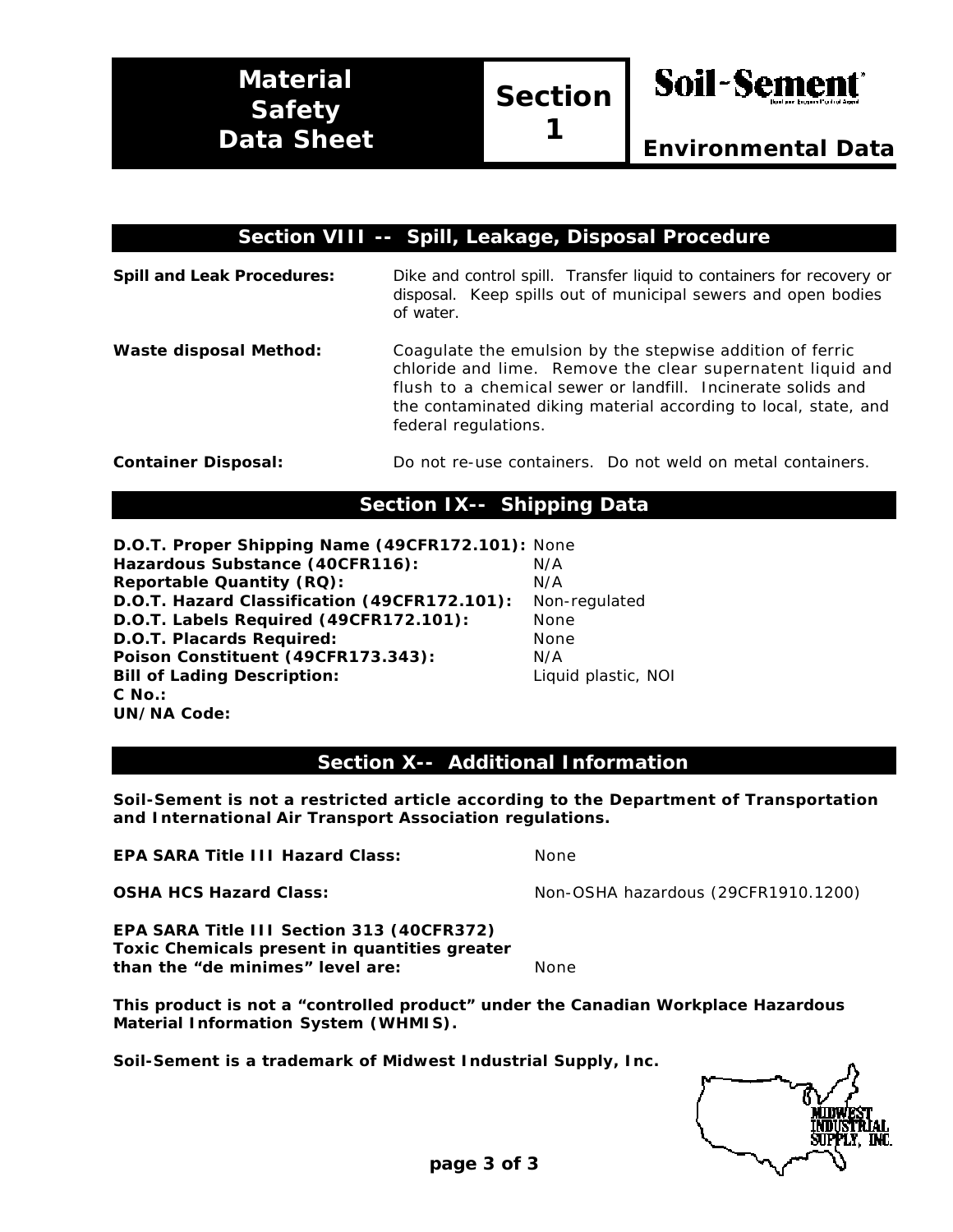## **Product Specifications and Technical Data**

**Soil-Sement** 

*Environmental Data*

#### **Product Description**

Soil-Sement® Dust and Erosion Control Agent is a polymer-based emulsion which provides excellent dust control as well as soil stabilization properties.

Soil-Sement<sup>®</sup> is a liquid concentrate which is easily diluted with water and applied as a topical application to roadways or storage piles. Once Soil-Sement<sup>®</sup> is dry and has had time to cure, it is not re-emulsifiable.

The key to the outstanding performance of Soil-Sement® is its unique ability to penetrate, saturate, and bond surface dust and aggregate together and "cement" this to the sub-base to create a complete, hard, dust-free, water-resistant and resilient surface.

Soil-Sement®'s effectiveness results form the length and strength of its polymer molecules and their ability to bond with surface materials. Soil-Sement®'s unique chemical structure is made of molecules attached in relatively straight-linked chains and then cross-linked between other chains or grids that may be 1,000,000 molecules long. (It is a true giant compared to the much smaller molecular structure or oil, calcium, petroleum resin, and asphalt emulsion products which range from 100 to 10,000 molecules.)

As a result, Soil-Sement® can be as strong as steel or as resilient as rubber.

Proper application and re-application insures a surface which is resistant to erosion from rain, wind, or vehicle traffic.

Soil-Sement<sup>®</sup> is environmentally safe, non-toxic, non-corrosive, non-flammable, does not pollute underground water supplies, does not disturb vegetation, and does not increase the alkalinity or acidity of soil.

|  | <b>Physical Properties</b> |
|--|----------------------------|
|  |                            |

| <u>General Appearance:</u>  | milky white liquid                            |
|-----------------------------|-----------------------------------------------|
| Odor:                       | characteristic acrylic<br>odor                |
| <b>Specific Gravity:</b>    | 1.01 - 1.15                                   |
| <u>Density:</u>             | 8.4 - 9.5 lbs/gal                             |
| Ph:                         | $4.0 - 9.5$                                   |
| <b>Solubility in Water:</b> | dilutable                                     |
| <u>Composition:</u>         | acrylic and vinyl<br>acetate polymer<br>blend |
| Total Solids:               | minimum of 40 $\%$                            |
| <u>Storage:</u>             | keep from freezing                            |

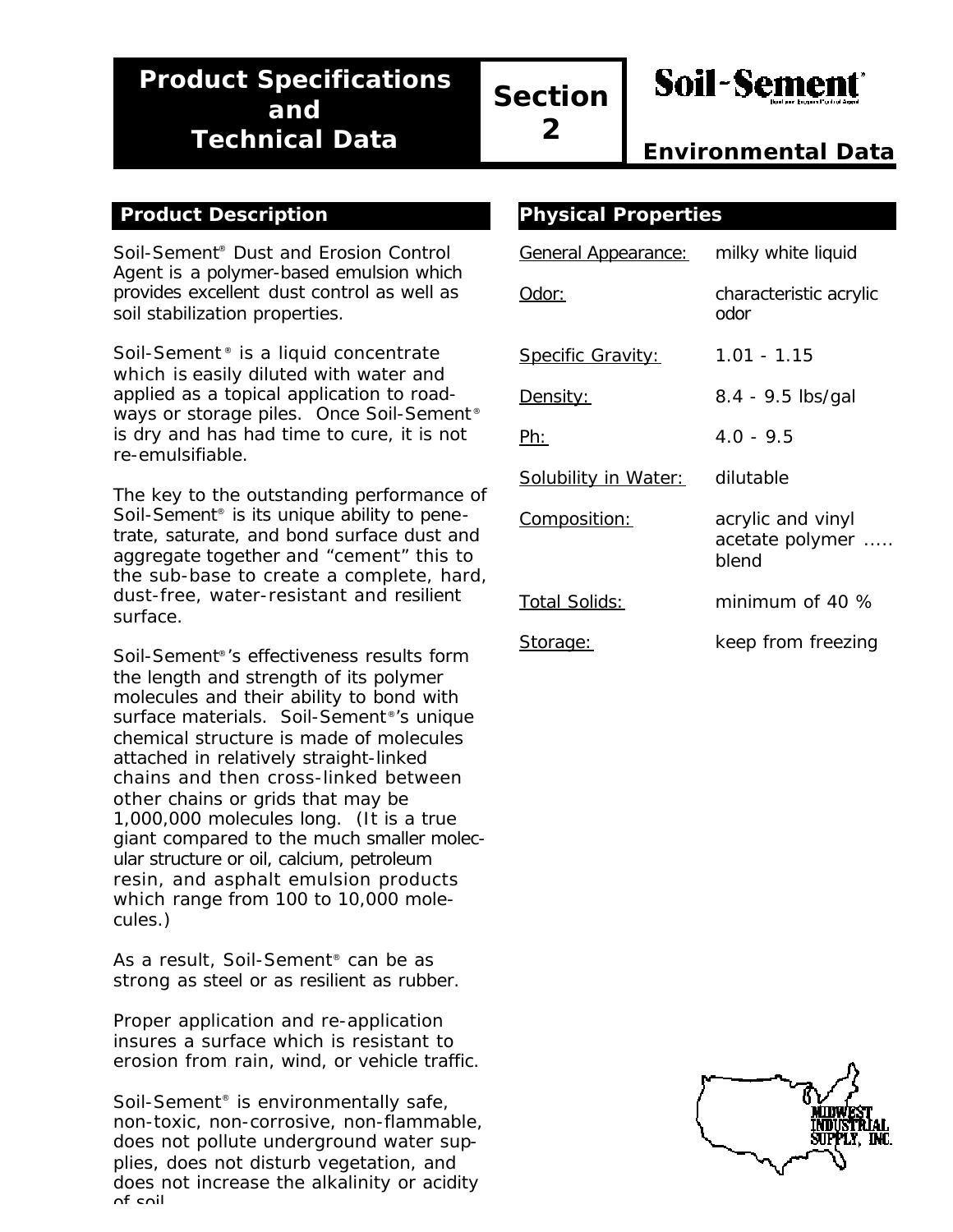**Toxicity Rainbow Trout Section**

**3**



*Environmental Data*

#### **Summary of Test Results**

| <b>Performed By:</b> | <b>BAR Environmental, Inc.</b> |
|----------------------|--------------------------------|
| <b>Report Date:</b>  | June 21, 1991                  |

**Summary:** The acute lethal toxicity of Soil-Sement<sup>®</sup> to rainbow trout was conducted in accordance with the procedures outlined by the Ontario Ministry of the Environment. Tests were run using both concentrate and dilute (9:1, water:Soil-Sement® ) Soil-Sement® .

> Certified disease-free rainbow trout were used for testing. The laboratory-controlled environmental conditions were monitored on both the test and control chambers. Observations for mortality and immobility were recorded after 4, 24, 48, 72, and 96 hours. The concentration of Soil-Sement<sup>®</sup> which is lethal to half of the test specimens in 96 hours is the LC50.

**Results: Soil-Sement® concentrate -- LC50 (96hrs.) = 216.2 ppm Soil-Sement® solution -- LC50 (96hrs.) = 2341.4 ppm**

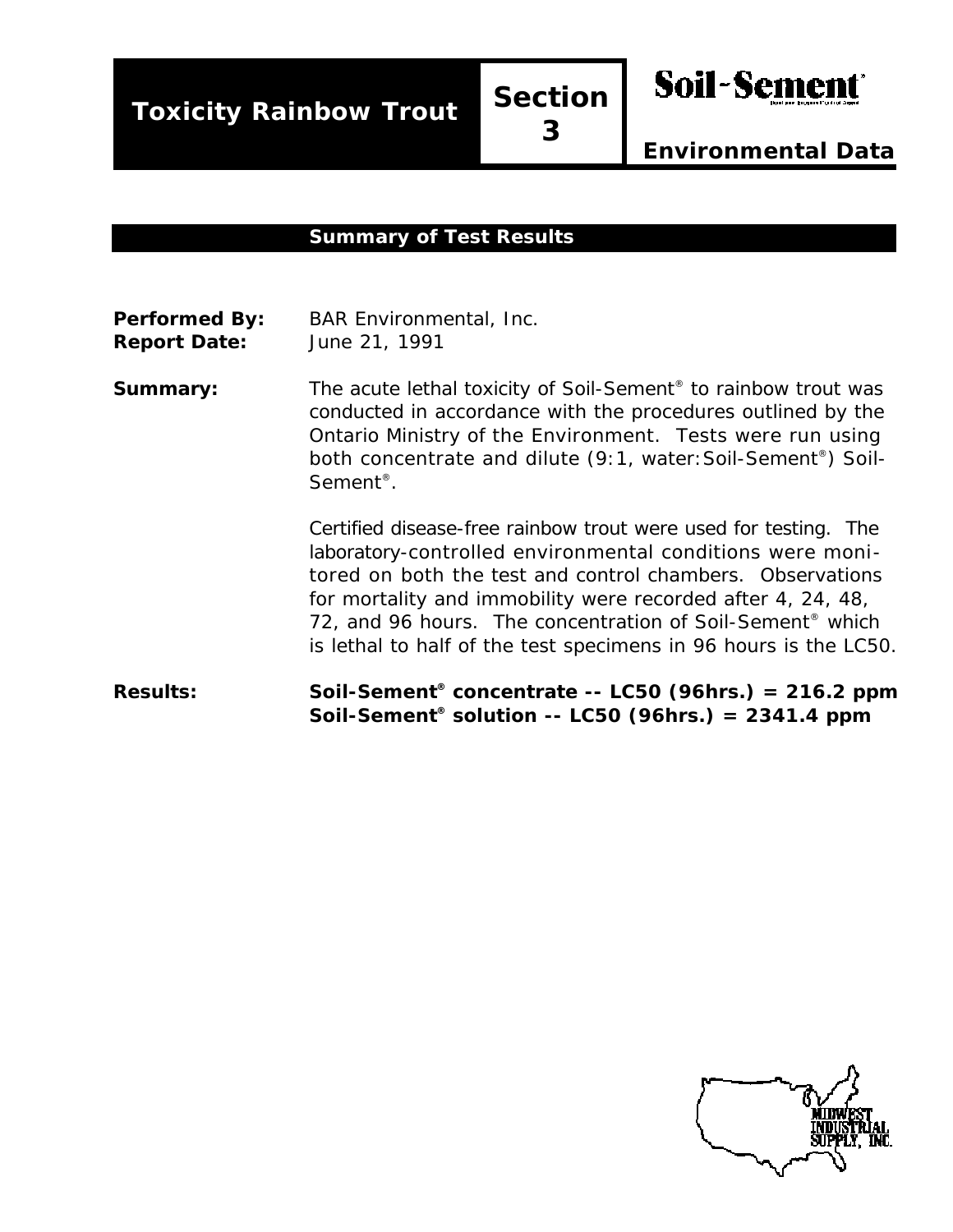**Toxicity Daphnia Magna Section**

**4**

*Environmental Data*

**Soil-Sement** 

#### **Summary of Test Results**

- Performed By: BAR Environmental, Inc. **Report Date:** September 25, 1990
- **Summary:** The acute lethal toxicity of Soil-Sement<sup>®</sup> to daphnia magna was conducted in accordance with the procedures outlined by the Ontario Ministry of the Environment. Tests were run on the concentrate form.

The Daphnia magna used for testing were obtained from an established culture stock. The laboratory-controlled environmental conditions were monitored on both the test and control chambers. Mortality observations were made after 48 hours. The concentration of Soil-Sement® which is lethal to half of the test specimens in 48 hours is the LC50.

#### **Results: Soil-Sement® concentrate -- LC50 (48 hrs.) = 3482.8 ppm**

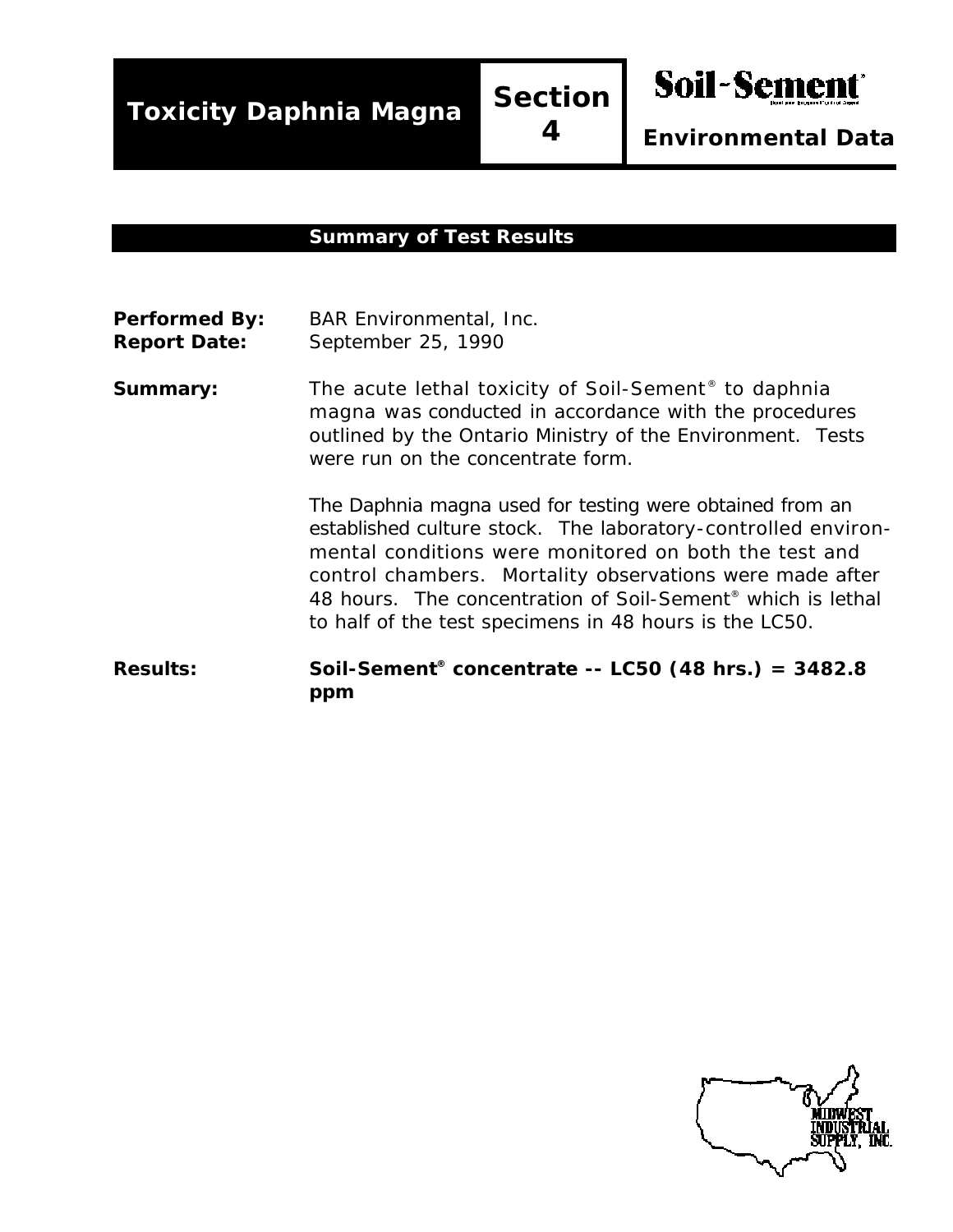**Toxicity Rainbow Trout Section**

**5**

*Environmental Data*

**Soil-Sement** 

#### **Summary of Test Results**

**Performed By:** BAR Environmental, Inc. **Report Date:** July 1996

**Summary:** The acute lethal toxicity of Soil-Sement<sup>®</sup> to rainbow trout was conducted in accordance with USEPA (1991) methods. Tests were run using both concentrate and dilute (9:1, water:Soil-Sement®) Soil-Sement®.

> Rainbow trout eggs were obtained from a licensed fish hatchery and remained in controlled surroundings until reaching the proper size for testing. The laboratory-controlled environmental conditions were monitored on both the test and control chambers. Observations for mortality and immobility were made and recorded after 24, 48, 72, and 96 hours. The concentration of Soil-Sement® which is lethal to half of the test specimens in 96 hours is the LC50.

**Results: Soil-Sement® concentrate -- LC50 (96hrs.) = 0.72ml/L (720 ppm) Soil-Sement® solution -- LC50 (96hrs.) = 7.03ml/L (7030 ppm)**

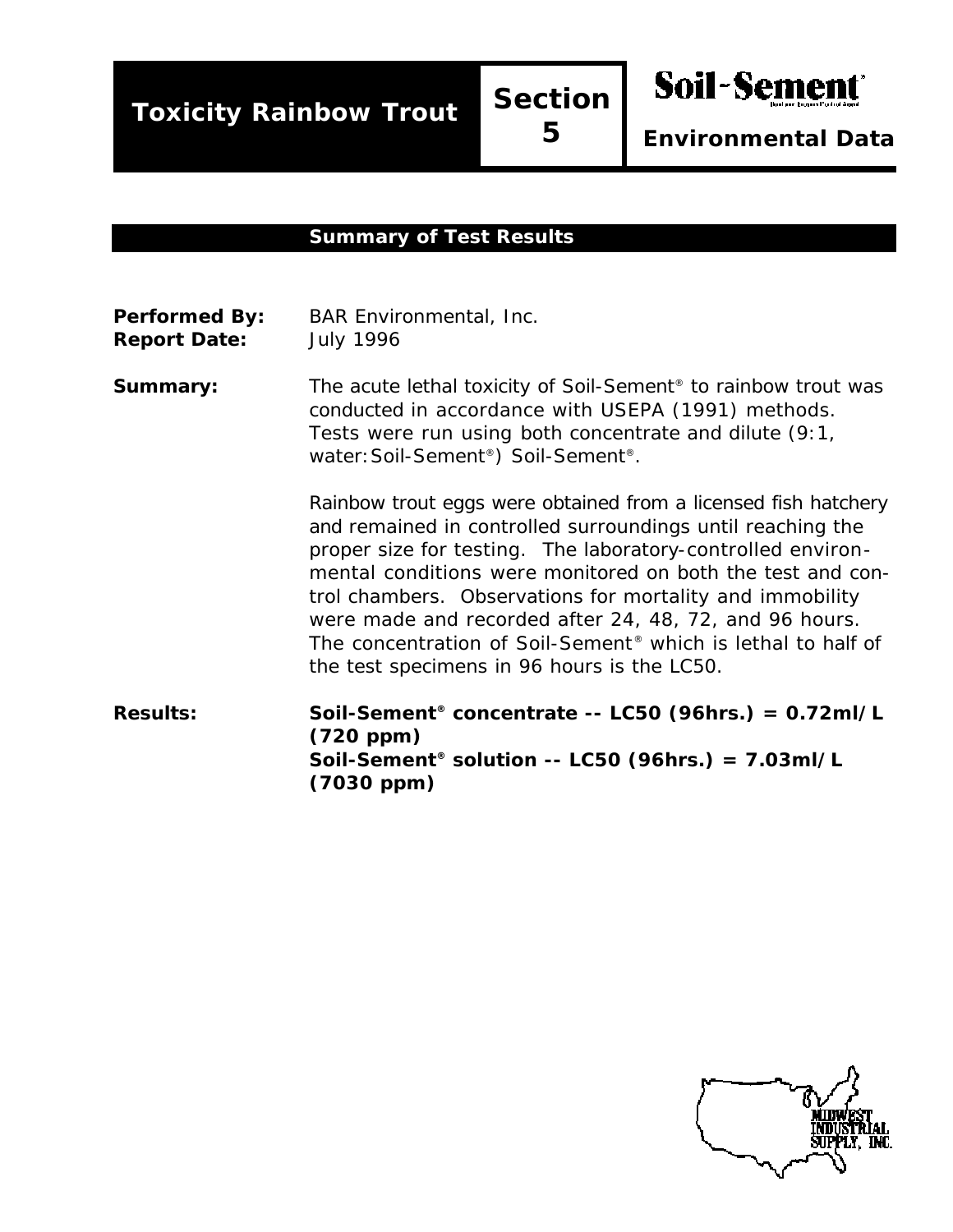**Toxicity Daphnia Magna Section**

**6**

*Environmental Data*

**Soil-Sement** 

#### **Summary of Test Results**

| <b>Performed By:</b> | <b>BAR Environmental, Inc.</b> |
|----------------------|--------------------------------|
| <b>Report Date:</b>  | <b>July 1996</b>               |

**Summary:** The acute lethal toxicity of Soil-Sement<sup>®</sup> to daphnia magna was conducted in accordance with USEPA (1991) methods. Tests were run using both concentrate and dilute (9:1 water:Soil Sement® ) Soil-Sement® .

> The initial brood stock of the Daphnia magna specimens was obtained from the Ontario Ministry of the Environment. The laboratory-controlled environmental conditions were monitored on both the test and control chambers. Observations of mortality and immobility were made and recorded after 24 and 48 hours. The concentration of Soil-Sement® which is lethal to half of the test specimens in 48 hours is the LC50.

**Results: Soil-Sement® concentrate -- LC50 (48 hrs.) = 1.5ml/L (1,500 ppm) Soil-Sement® dilute -- LC50 (48 hrs.) = 21.2ml/L (21,200 ppm)**

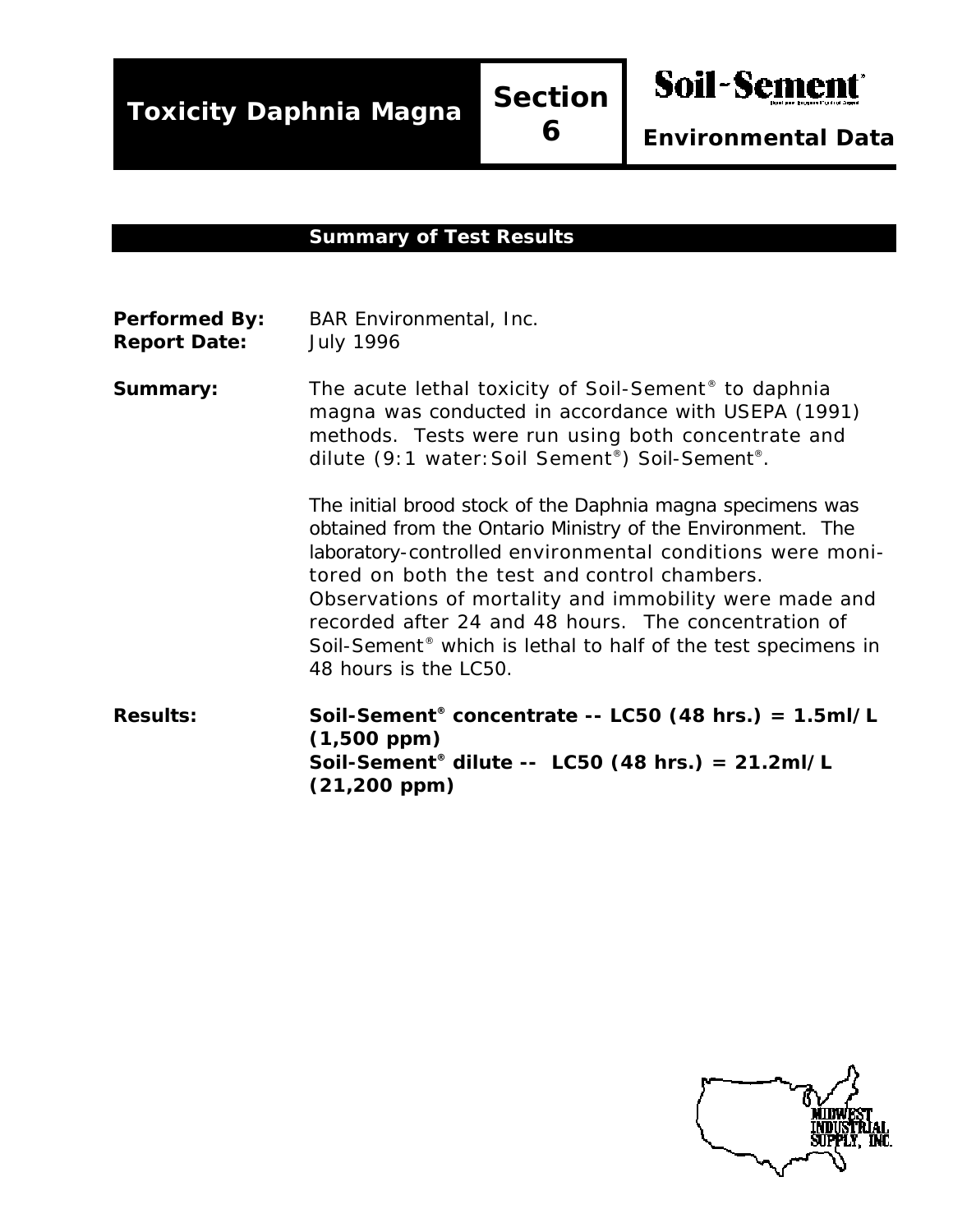**Animal Toxicity Studies Section**

**7**

Soil-Sement

*Environmental Data*

#### **Summary of Test Results**

| <b>Performed By:</b><br><b>Report Date:</b> | <b>Various Suppliers</b><br>Various                                                                                                                                                                                                                                                                                          |
|---------------------------------------------|------------------------------------------------------------------------------------------------------------------------------------------------------------------------------------------------------------------------------------------------------------------------------------------------------------------------------|
| Summary:                                    | Data from animal toxicity and irritancy tests was gathered from<br>various suppliers. Acute oral and dermal toxicity tests were<br>performed on rats and rabbits respectively. Acute inhalation<br>(aerosol) toxicity was also performed on rats. Irritancy tests<br>were performed on both rabbits (eye) and humans (skin). |
| <b>Results:</b>                             | LC50 (oral) rat = $>$ 5000mg/kg<br>LC50 (dermal) rabbit = $>$ 2000mg/kg<br>LC50 (inhalation) rat = $>7.9$ mg/L                                                                                                                                                                                                               |
|                                             | Eye irritant, rabbit $=$ slight to moderate<br>Repeat insult patch, human = irritant - negative<br>fatiguing agent - negative<br>sensitizer - negative                                                                                                                                                                       |

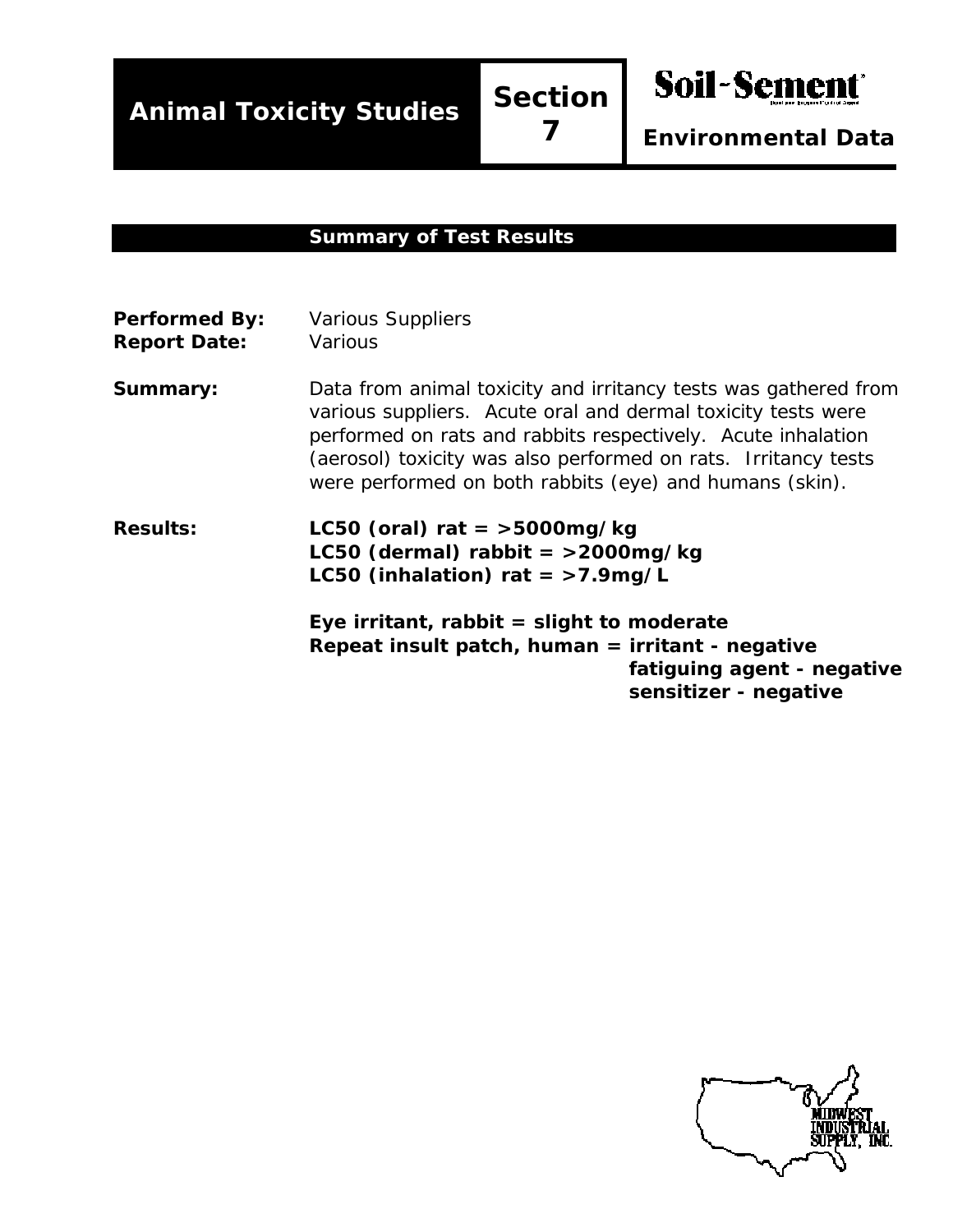|  |  | <b>ANIMAL TOXICITY STUDIES</b> |  |
|--|--|--------------------------------|--|
|--|--|--------------------------------|--|

| <b>EMULSION NUMBER</b>                                                                  | A                                | В                                | С                                | D                                |
|-----------------------------------------------------------------------------------------|----------------------------------|----------------------------------|----------------------------------|----------------------------------|
| Acute Oral - Rat LD50, mg/kg                                                            | >5,000                           | >5,000                           | >50,000                          | >5,000                           |
| Acute Dermal - Rabbit LD50, mg/kg<br>0-8 Scale, $8 =$ Most Severe                       | >5,000<br>3.2                    | >5,000<br>3.2                    | >5,000<br>2.6                    | >2,000<br>1.0                    |
| Eye Irritant - Rabbit                                                                   | S1-Mod.                          | S <sub>1</sub>                   | S1-Mod.                          |                                  |
| Acute Inhalation (Aerosol) - Rat<br>LC50, mg/liter -1 hour                              | >38                              | >9.56                            | >7.9                             | >25<br>(4 hr.)                   |
| Repeated Insult Patch Test - Humans<br>Irritant<br><b>Fatiguing Agent</b><br>Sensitizer | Negative<br>Negative<br>Negative | Negative<br>Negative<br>Negative | Negative<br>Negative<br>Negative | Negative<br>Negative<br>Negative |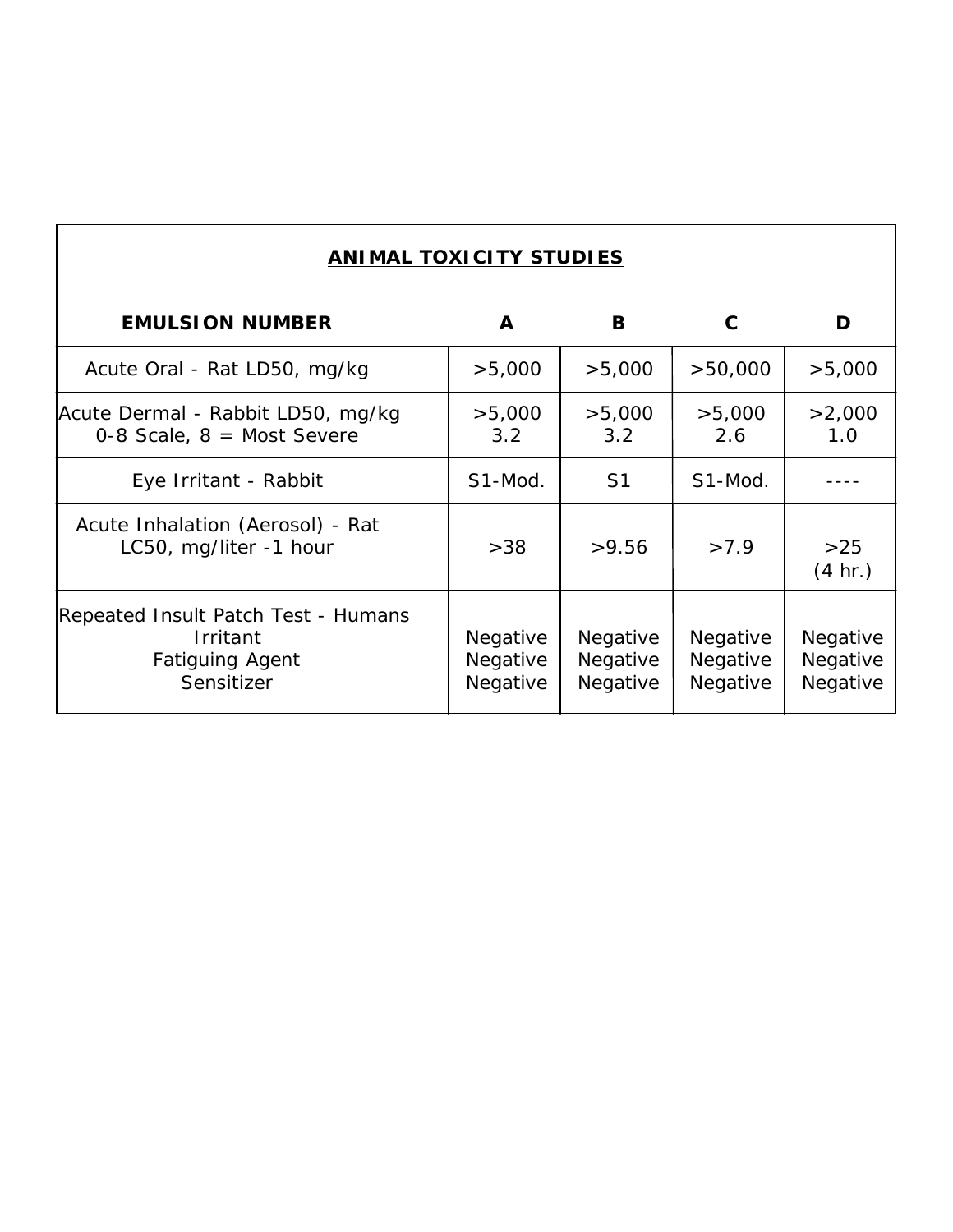**TCLP Metal / Organics Section**

**8**

*Environmental Data*

Soil-Sement

#### **Summary of Test Results**

**Performed By:** Cas Chem Laboratories Inc.

**Report Date:** September 1992

**Summary:** Toxicity Characteristics Leaching Procedure (TCLP) is a sample preparation technique and battery of tests which can determine the presence of various elements and chemical compounds. In this test, Soil-Sement® is dried and the substances being tested for are leached or extracted from the Soil-Sement® . Heavy metals and numerous organic compounds were tested for in this series of tests.

#### **Results: HEAVY METALS**

| metal                    |            | result(mg/L)LOD(mg/L) | <b>Regulatory</b><br>level(mg/L) |
|--------------------------|------------|-----------------------|----------------------------------|
| <b>Silver</b>            | <b>BDL</b> | 0.025                 | 5.0                              |
| <b>Arsenic</b>           | <b>BDL</b> | 0.005                 | 5.0                              |
| <b>Barium</b>            | <b>BDL</b> | 0.25                  | 100.0                            |
| Chromium                 | <b>BDL</b> | 0.05                  | 5.0                              |
| Selenium                 | <b>BDL</b> | 0.005                 | 1.0                              |
| Lead                     | <b>BDL</b> | 0.05                  | 5.0                              |
| <b>Mercury</b>           | 0.003      | 0.001                 | 0.2                              |
| <b>Nickel</b>            | <b>BDL</b> | 0.025                 |                                  |
| Cadmium                  | <b>BDL</b> | 0.01                  | 1.0                              |
| <b>ORGANICS</b>          |            |                       |                                  |
| compound                 |            | result(mg/L)LOD(mg/L) | <b>Regulatory</b><br>level(mg/L) |
| <b>Benzene</b><br>Carbon | <b>ND</b>  | 0.005                 | 0.5                              |
| <b>Tetrachloride</b>     | <b>ND</b>  | 0.005                 | 0.5                              |
|                          |            |                       |                                  |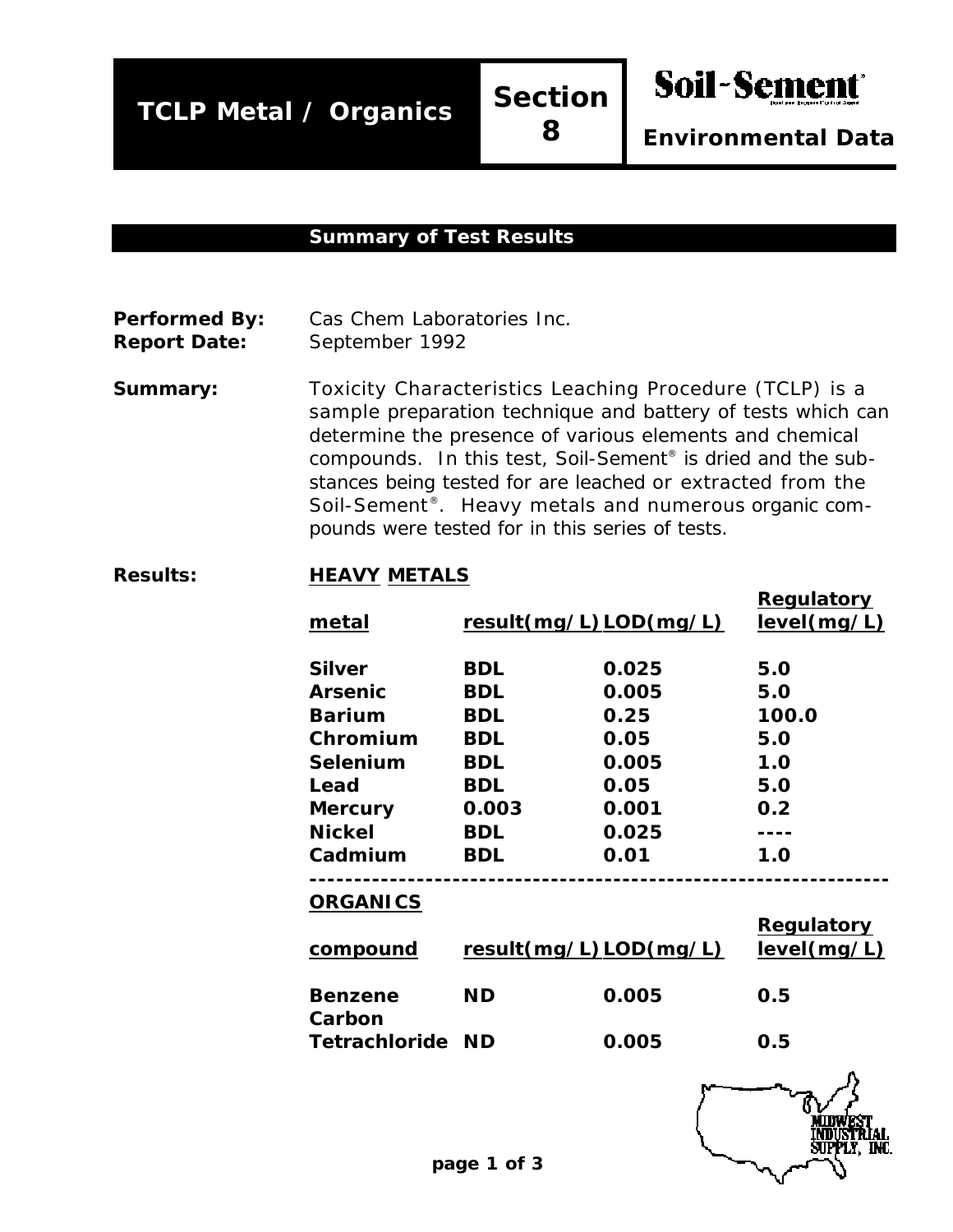**8**

Soil-Sement

### **Summary of Test Results**

## **ORGANICS** (continued)

| <u>compound</u>     |           | result(mg/L)LOD(mg/L) | <b>Regulatory</b><br>level(mg/L) |
|---------------------|-----------|-----------------------|----------------------------------|
| <b>Chlordane</b>    | <b>ND</b> | 0.002                 | 0.03                             |
| Chlorobenzene       | <b>ND</b> | 0.005                 | 100.0                            |
| Chloroform          | <b>ND</b> | 0.005                 | 6.0                              |
| <b>O-Creosol</b>    | <b>ND</b> | O.1                   | 200.0                            |
| <b>M-Creosol</b>    | <b>ND</b> | 0.1                   | 200.0                            |
| <b>P-Creosol</b>    | <b>ND</b> | 0.1                   | 200.0                            |
| 1,4-Dichloro-       |           |                       |                                  |
| benzene             | <b>ND</b> | 0.005                 | 7.5                              |
| 1,2-Dichloro-       |           |                       |                                  |
| ethane              | <b>ND</b> | 0.005                 | 0.5                              |
| 1,1-Dichloro-       |           |                       |                                  |
| ethylene            | <b>ND</b> | 0.005                 | 0.7                              |
| 2,4-Dinitro-        |           |                       |                                  |
| toluene             | <b>ND</b> | 0.1                   | 0.13                             |
| Heptachlor          | <b>ND</b> | 0.001                 | 0.008                            |
| Heptachlor-         |           |                       |                                  |
| Epoxide             | <b>ND</b> | 0.001                 | 0.008                            |
| Hexachloro-         |           |                       |                                  |
| benzene             | <b>ND</b> | 0.1                   | 0.13                             |
| Hexachloro-1,3-     |           |                       |                                  |
| <b>Butadiene</b>    | <b>ND</b> | 0.1                   | 0.5                              |
| Hexachloro-         |           |                       |                                  |
| ethane              | <b>ND</b> | 0.1                   | 3.0                              |
| <b>Methyl Ethyl</b> |           |                       |                                  |
| <b>Ketone</b>       | <b>ND</b> | 0.100                 | 200.0                            |
| <b>Nitrobenzene</b> | <b>ND</b> | 0.1                   | 2.0                              |
| <b>Pentachloro-</b> |           |                       |                                  |
| phenol              | <b>ND</b> | 0.1                   | 100.0                            |

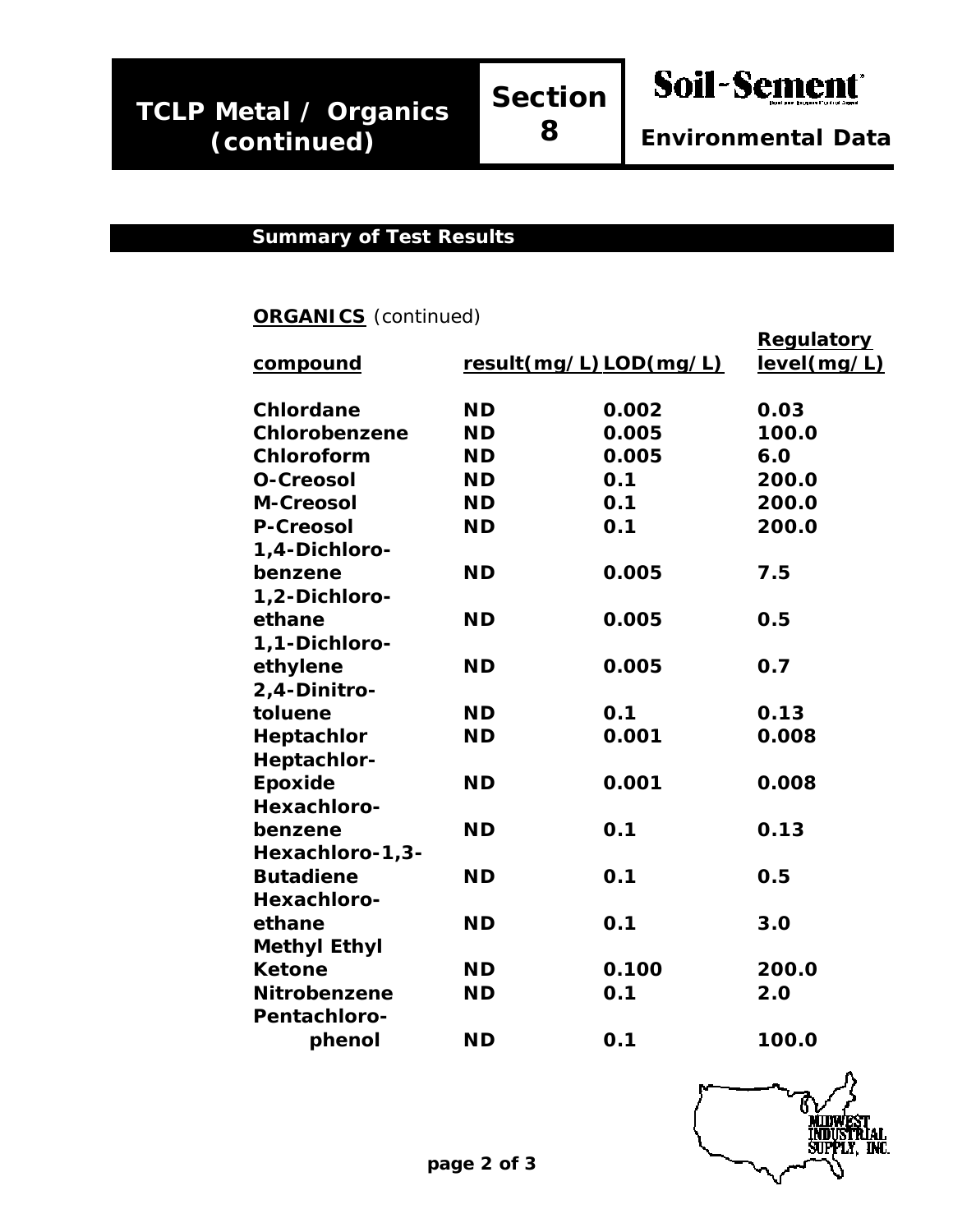#### **Summary of Test Results**

#### **ORGANICS** (continued)

| compound              |           | result(mg/L)LOD(mg/L) | Regulatory<br>level(mg/L) |
|-----------------------|-----------|-----------------------|---------------------------|
| <b>Pyridine</b>       | <b>ND</b> | 0.1                   | 5.0                       |
| <b>Tetrachloro-</b>   |           |                       |                           |
| ethylene              | <b>ND</b> | 0.005                 | 0.7                       |
| Trichloro-            |           |                       |                           |
| ethylene              | <b>ND</b> | 0.005                 | 0.5                       |
| 2,4,5-Trichloro-      |           |                       |                           |
| phenol                | <b>ND</b> | 0.1                   | 400.0                     |
| 2,4,6-Trichloro-      |           |                       |                           |
| phenol                | <b>ND</b> | 0.1                   | 2.0                       |
| <b>Vinyl Chloride</b> | <b>ND</b> | 0.010                 | 0.2                       |
| <b>Endrin</b>         | <b>ND</b> | 0.001                 | 0.02                      |
| Lindane               | <b>ND</b> | 0.001                 | 0.40                      |
| <b>Methoxychlor</b>   | <b>ND</b> | 0.010                 | 10.0                      |
| <b>Toxaphene</b>      | <b>ND</b> | 0.010                 | 0.50                      |
|                       |           |                       |                           |

**LOD - limit of detection BDL - below detection limit ND - not detected**

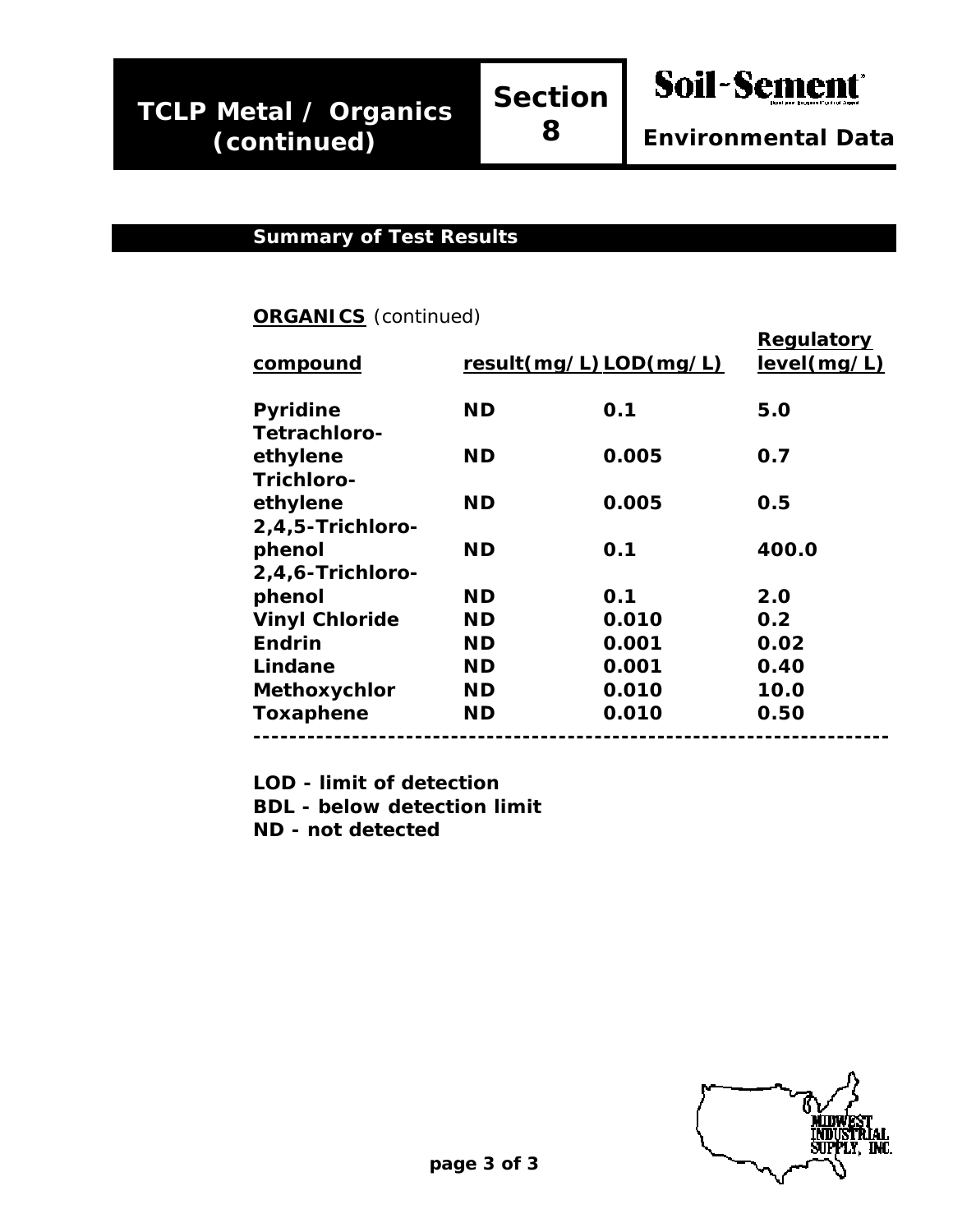**Soil-Sement** 

*Environmental Data*

#### **Summary of Test Results**

Performed By: Cas Chem Laboratories Inc. **Report Date:** December 1994

**Summary:** A sample of Soil-Sement<sup>®</sup> concentrate was analyzed to determine the presence of various heavy metals as well as chloride.

| <b>Results:</b> | compound        | result(mg/L) | LOD(mg/L) |
|-----------------|-----------------|--------------|-----------|
|                 | <b>Chloride</b> | <b>BDL</b>   | 30.0      |
|                 | <b>Silver</b>   | <b>BDL</b>   | 0.01      |
|                 | <b>Arsenic</b>  | <b>BDL</b>   | 0.38      |
|                 | <b>Barium</b>   | <b>BDL</b>   | 0.03      |
|                 | Cadmium         | <b>BDL</b>   | 0.018     |
|                 | Chromium        | <b>BDL</b>   | 0.044     |
|                 | <b>Mercury</b>  | <b>BDL</b>   | 0.0004    |
|                 | Lead            | <b>BDL</b>   | 0.162     |
|                 | <b>Selenium</b> | <b>BDL</b>   | 0.38      |
|                 |                 |              |           |

**LOD - limit of detection**

**BDL - below detection limit**

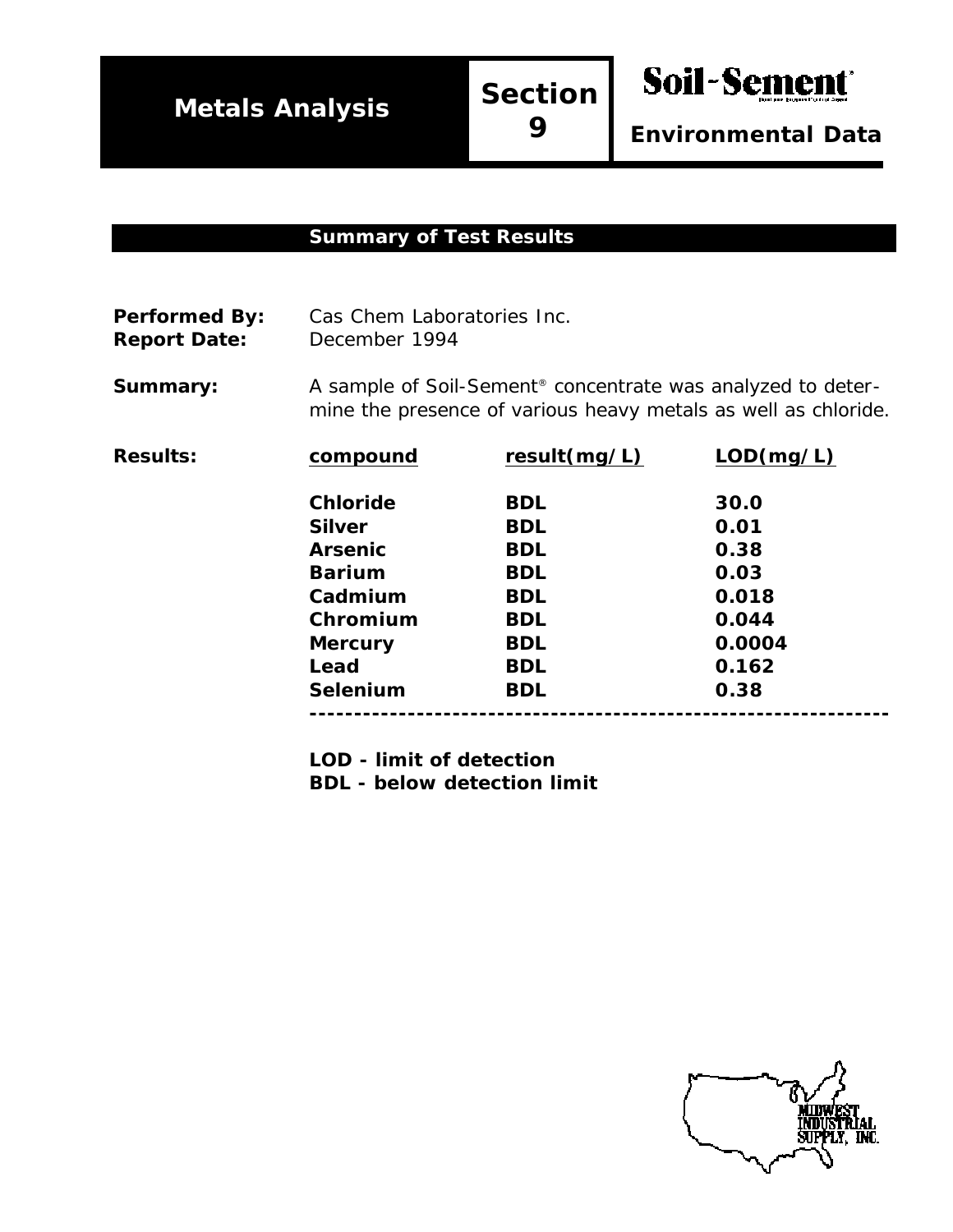Soil-Sement

#### **Summary of Test Results**

| <b>Performed By:</b> | Wadsworth / Alert Laboratories |
|----------------------|--------------------------------|
| <b>Report Date:</b>  | September 1990                 |

**Summary:** A sample of Soil-Sement<sup>®</sup> solution was analyzed for various metal elements.

| <b>Results:</b> | element        | result(mg/kg) | LOD(mg/kg) |
|-----------------|----------------|---------------|------------|
|                 | <b>Silver</b>  | <b>ND</b>     | 2.0        |
|                 | <b>Arsenic</b> | <b>ND</b>     | 1.0        |
|                 | <b>Barium</b>  | <b>ND</b>     | 20.0       |
|                 | Cadmium        | <b>ND</b>     | 2.0        |
|                 | Chromium       | <b>ND</b>     | 5.0        |
|                 | <b>Mercury</b> | <b>ND</b>     | 0.5        |
|                 | Lead           | <b>ND</b>     | 10.0       |
|                 | Selenium       | <b>ND</b>     | 1.0        |
|                 |                |               |            |

**ND - none detected LOD - limit of detection**

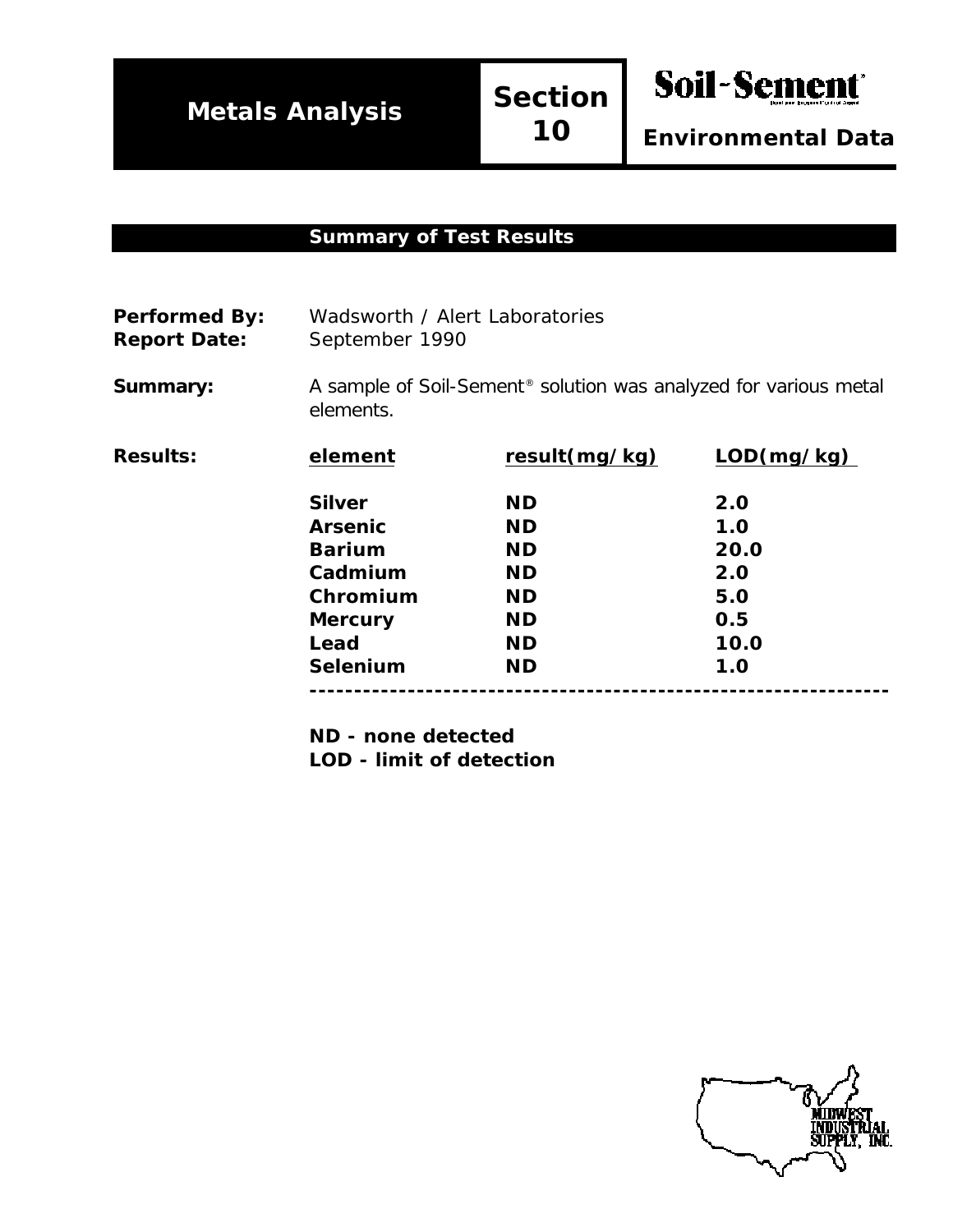**Section 11**

Soil-Sement

*Environmental Data*

#### **Summary of Test Results**

| <b>Performed By:</b> | <b>Advanced Environmental Services</b> |
|----------------------|----------------------------------------|
| <b>Report Date:</b>  | December 1987                          |

**Summary:** A sample of Soil-Sement<sup>®</sup> concentrate was analyzed to determine the content of various metals and organics. A small amount of Soil-Sement® was combusted and the residue was extracted then diluted with water. The resulting solution was analyzed via atomic absorption spectroscopy.

| <b>Results:</b> | <b>METALS</b>    |               |            |
|-----------------|------------------|---------------|------------|
|                 | element          | result(mg/kg) | LOD(mg/kg) |
|                 | <b>Arsenic</b>   | <b>BDL</b>    | 0.5        |
|                 | <b>Barium</b>    | <b>BDL</b>    | 100.0      |
|                 | Cadmium          | <b>BDL</b>    | 4.0        |
|                 | Chromium         | <b>BDL</b>    | 50.0       |
|                 | Lead             | <b>BDL</b>    | 100.0      |
|                 | <b>Mercury</b>   | <b>BDL</b>    | 0.1        |
|                 | <b>Selenium</b>  | <b>BDL</b>    | 0.5        |
|                 | <b>Silver</b>    | <b>BDL</b>    | 10.0       |
|                 |                  |               |            |
|                 | <b>ORGANICS</b>  |               |            |
|                 | <u>compound</u>  | result(mg/kg) | LOD(mg/kg) |
|                 | Lindane          | <b>BDL</b>    | 0.50       |
|                 | <b>Endrin</b>    | <b>BDL</b>    | 1.00       |
|                 | Methoxychloro    | <b>BDL</b>    | 1.00       |
|                 | <b>Toxaphene</b> | <b>BDL</b>    | 5.00       |
|                 | $2, 4 - D$       | <b>BDL</b>    | 0.50       |
|                 | <b>Silvex</b>    | <b>BDL</b>    | 0.50       |
|                 |                  |               |            |

**LOD - limit of detection**

**BDL - below detection limit**

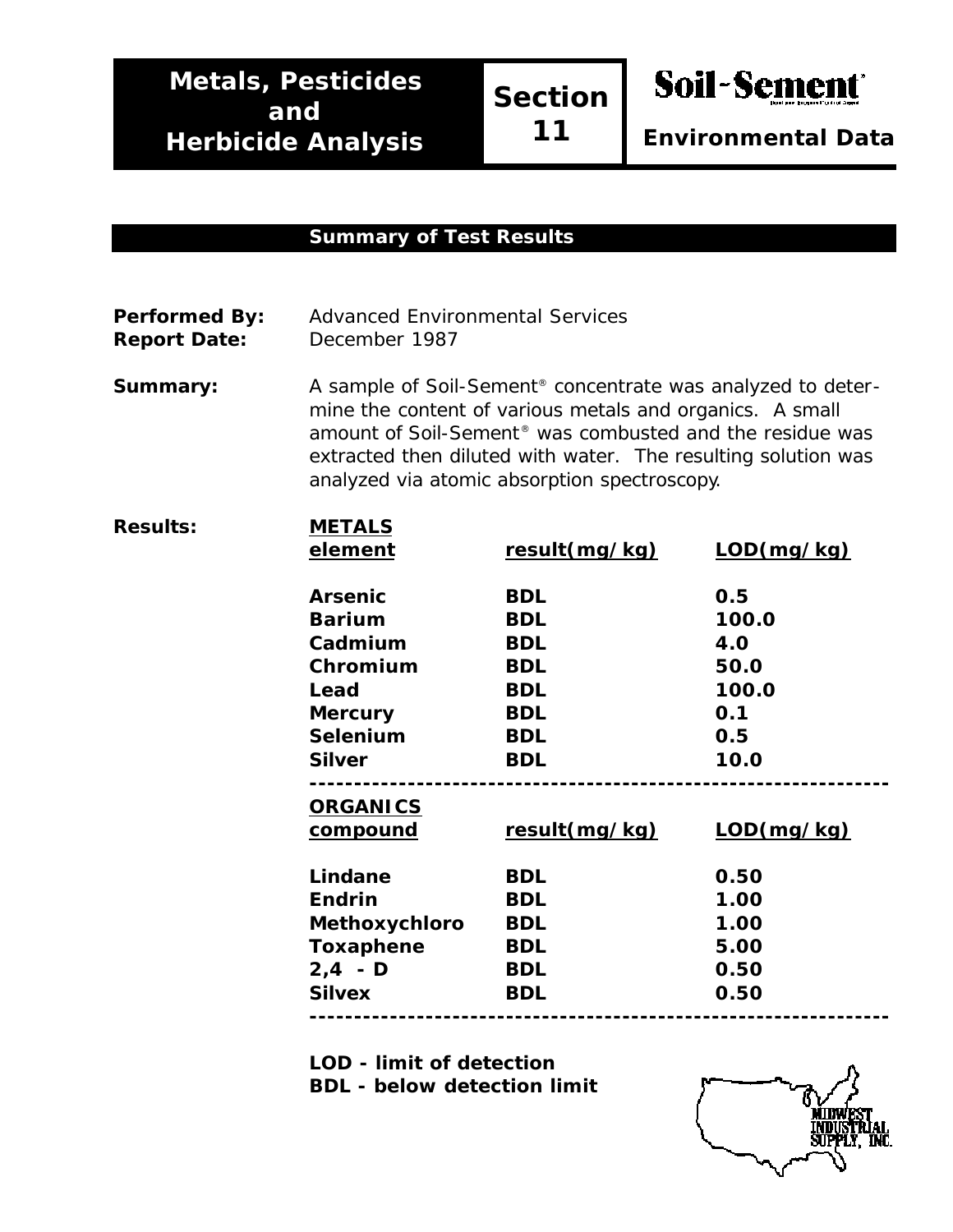$Results:$ 

**Section 12**

**Soil-Sement** 

*Environmental Data*

#### **Summary of Test Results**

**Performed By:** Environmental Control Laboratories **Report Date:** August 1995

**Summary:** This analysis was performed not on Soil-Sement<sup>®</sup>, but on the water run-off of a pile treated with Soil-Sement®. A residual waste landfill wastreated with Soil-Sement®. Storm water run-off was collected from the first rain after the treatment was completed. (5 days.) A typical water analysis was run on both the storm flush (run-off on the landfill) and storm composite (water from a nearby stream which the run-off flows to). The results were deemed acceptable by the Ohio EPA.

| Analyte                 | <b>Flush</b><br><b>Results</b> | Composite<br><b>Results</b> | <b>LOD</b>   |
|-------------------------|--------------------------------|-----------------------------|--------------|
| Cadmium, total          | <b>BDL</b>                     | <b>BDL</b>                  | $10\mu g/L$  |
| Chromium, total         | <b>BDL</b>                     | <b>BDL</b>                  | $10\mu g/L$  |
| Copper, total           | <b>BDL</b>                     | <b>BDL</b>                  | $10\mu g/L$  |
| Lead, total             | <b>BDL</b>                     | 13                          | $10\mu g/L$  |
| <b>Arsenic</b>          | 4.7                            | 5.2                         | $2\mu$ g/L   |
| рH                      | 8.0                            | 7.9                         | ----         |
| <b>Oil &amp; Grease</b> | 2.1                            |                             | $2\mu g/L$   |
| Solids, TSS             | 74.6                           | 85.5                        | $4\mu g/L$   |
| BOD - 5 day             | <b>BDL</b>                     | <b>BDL</b>                  | $2\mu$ g/L   |
| <b>COD</b>              | 15.8                           | 23.5                        | $10\mu g/L$  |
| Zinc, total             | 37                             | 56                          | $10\mu g/L$  |
| Mercury, total          | <b>BDL</b>                     | BDL                         | $0.2\mu g/L$ |
|                         |                                |                             |              |

**-----------------------------------------------------------------**

- **LOD limit of detection**
- **BDL below detection limit**

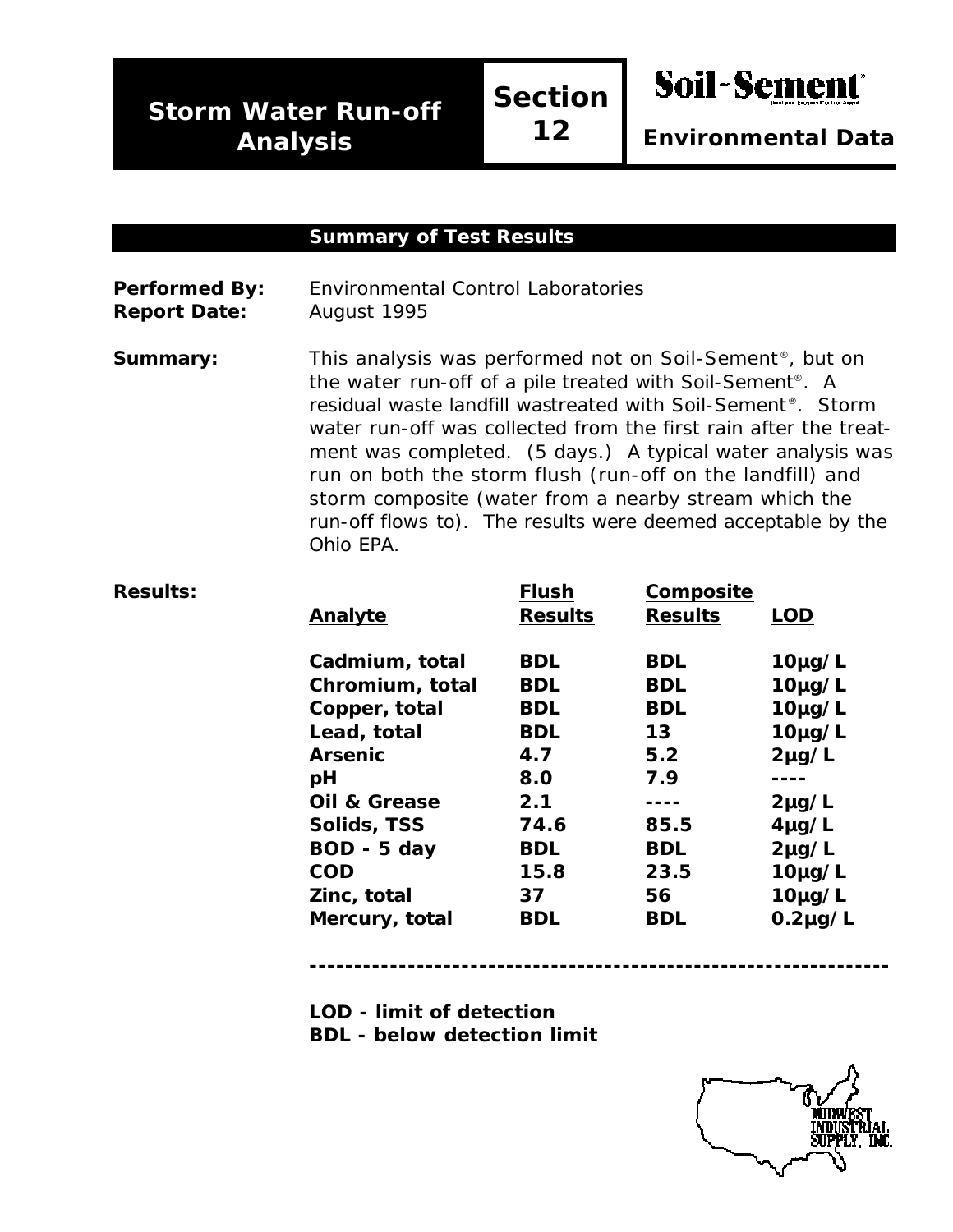**Ash Content (inorganics) Section**

**13**

*Environmental Data*

**Soil-Semer** 

#### **Summary of Test Results**

Performed By: Cas Chem Laboratories Inc. **Report Date:** July 1996 **Summary:** A sample of Soil-Sement<sup>®</sup> concentrate was dried and the residue was combusted. What remained was the non-combustible, inorganic material or ash. **Results: Ash content = <0.02% LOD = 0.02%**

**LOD = limit of detection**

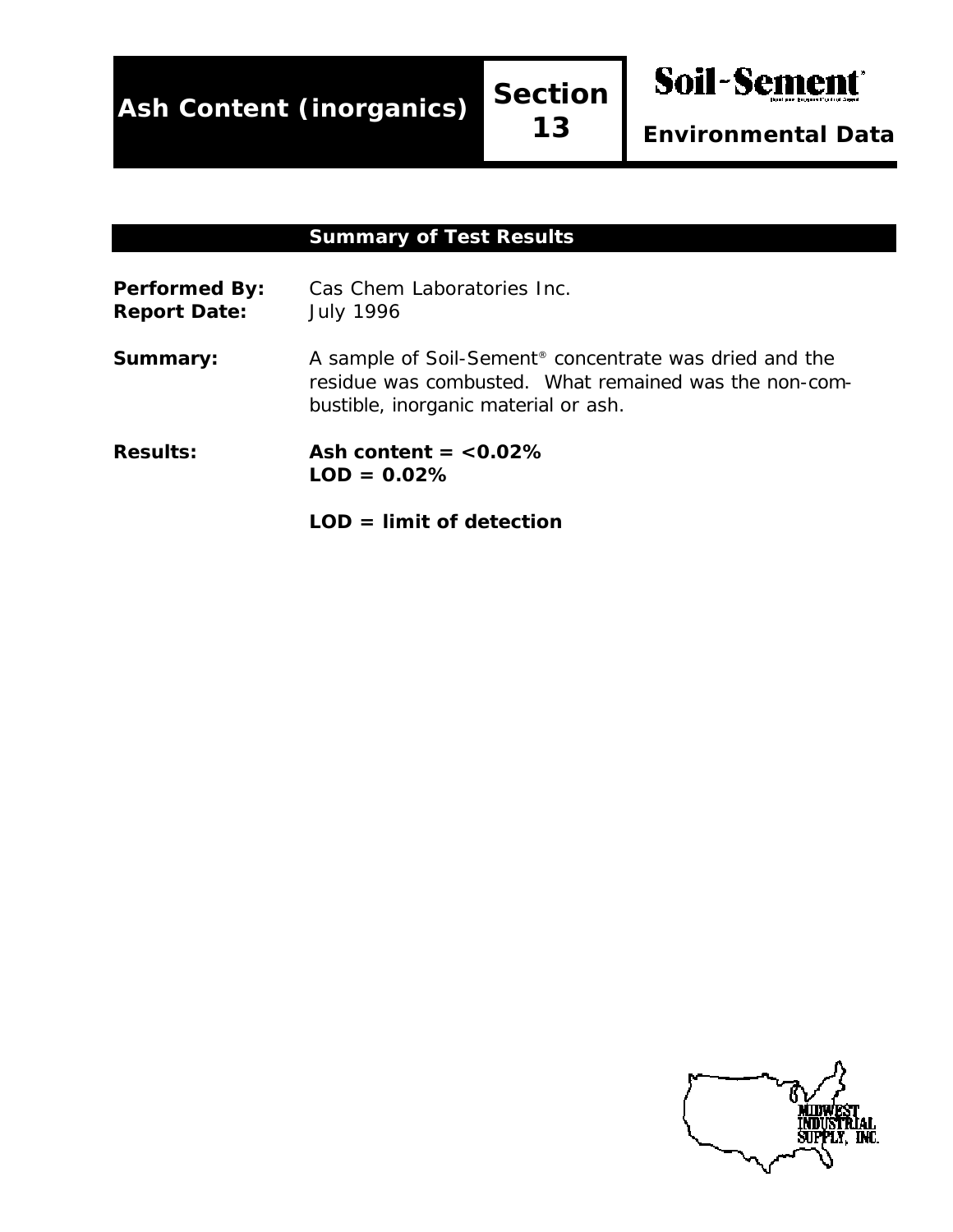**Metals Organics**

**Section 14**

*Environmental Data*

Soil-Seme

#### **Summary of Test Results**

**Performed By:** Free-Col Laboratories, Ltd. **Report Date:** February 1999

**Summary:** A sample of Soil-Sement<sup>®</sup> concentrate was analyzed to determine the concentration of various metals and organics. Various EPA test methods were used in the analysis of the metals, inorganics, volatile organic compounds (VOC's) and semi-volatiles. This data was used to verify that Soil-Sement<sup>®</sup> could be used in environmentally sensitive areas, specifically areas inhabited by the endangered desert tortoise.

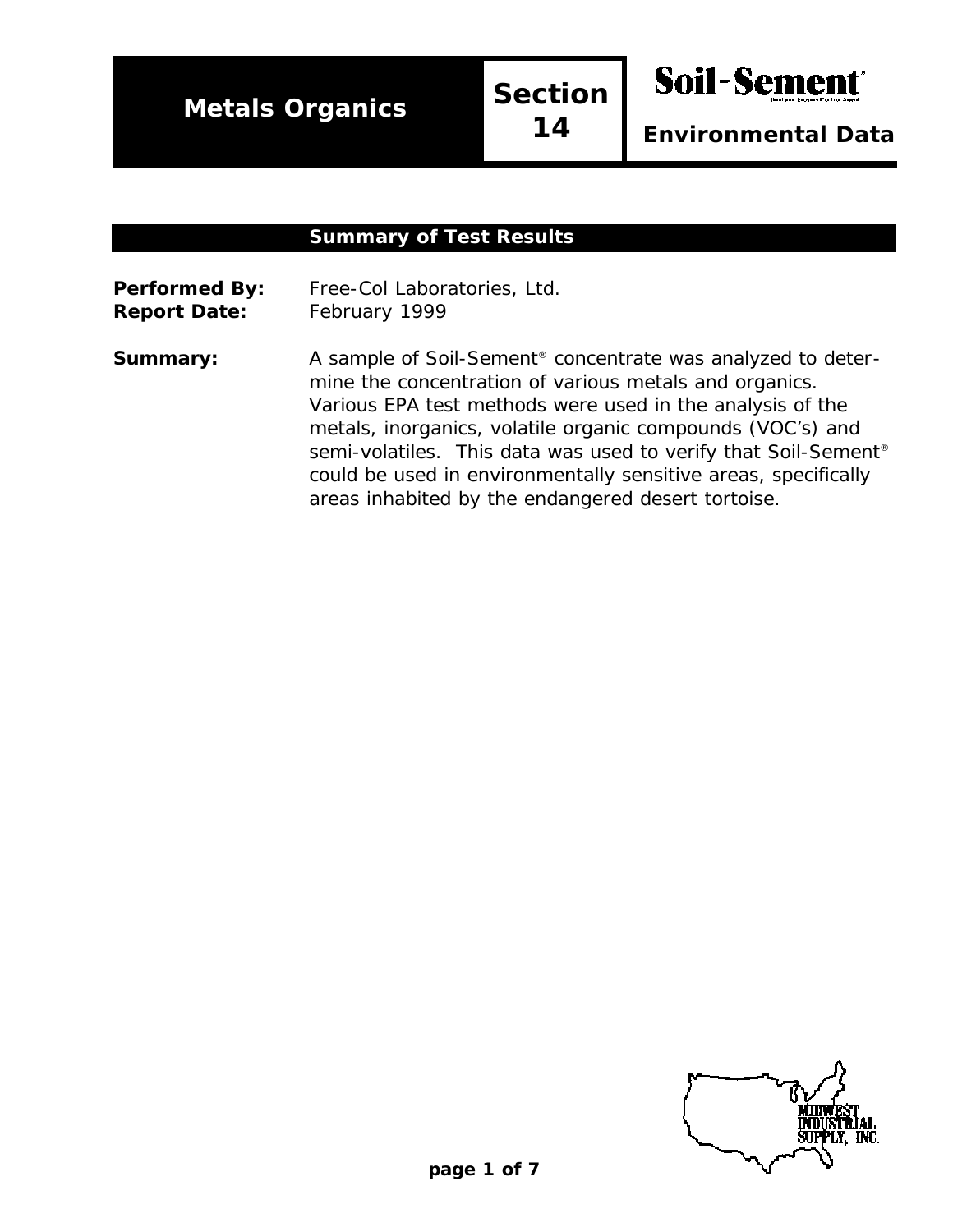Soil-Sement *Environmental Data*

#### **Summary of Test Results**

| semi-volatile compounds       | results | units | <b>EPA method</b> |
|-------------------------------|---------|-------|-------------------|
|                               |         |       |                   |
| <b>Phenol</b>                 | < 5.0   | MG/KG | 8270C             |
| bis (2-Chloroethyl) ether     | $12$    | MG/KG | 8270C             |
| 2-Chlorophenol                | < 5.0   | MG/KG | 8270C             |
| 1,3-Dichlorobenzene           | $12$    | MG/KG | 8270C             |
| 1,4-Dichlorobenzene           | $12$    | MG/KG | 8270C             |
| <b>Benzyl Alcohol</b>         | $25$    | MG/KG | 8270C             |
| 1,2-Dichlorobenzene           | $12$    | MG/KG | 8270C             |
| 2-Methylphenol                | $12$    | MG/KG | 8270C             |
| bis (2-Chloroisopropyl) ether | < 5.0   | MG/KG | 8270C             |
| 4-Methylphenol                | $12$    | MG/KG | 8270C             |
| N-Nitrosodi-N-Propylamine     | $25$    | MG/KG | 8270C             |
| Hexachloroethane              | $25$    | MG/KG | 8270C             |
| Nitrobenzene                  | $12$    | MG/KG | 8270C             |
| Isophorone                    | < 5.0   | MG/KG | 8270C             |
| 2-Nitrophenol                 | < 5.0   | MG/KG | 8270C             |
| 2,4-Dimethylphenol            | < 5.0   | MG/KG | 8270C             |
| <b>Benzoic Acid</b>           | < 125   | MG/KG | 8270C             |
| bis (2-Chloroethoxy) methane  | < 5.0   | MG/KG | 8270C             |
| 2,4-Dichlorophenol            | < 5.0   | MG/KG | 8270C             |
| 1,2,4-Trichlorobenzene        | $12$    | MG/KG | 8270C             |
| <b>Naphthalene</b>            | < 5.0   | MG/KG | 8270C             |
| 4-Chloroaniline               | $25$    | MG/KG | 8270C             |
| Hexachlorobutadiene           | $25$    | MG/KG | 8270C             |
|                               |         |       |                   |

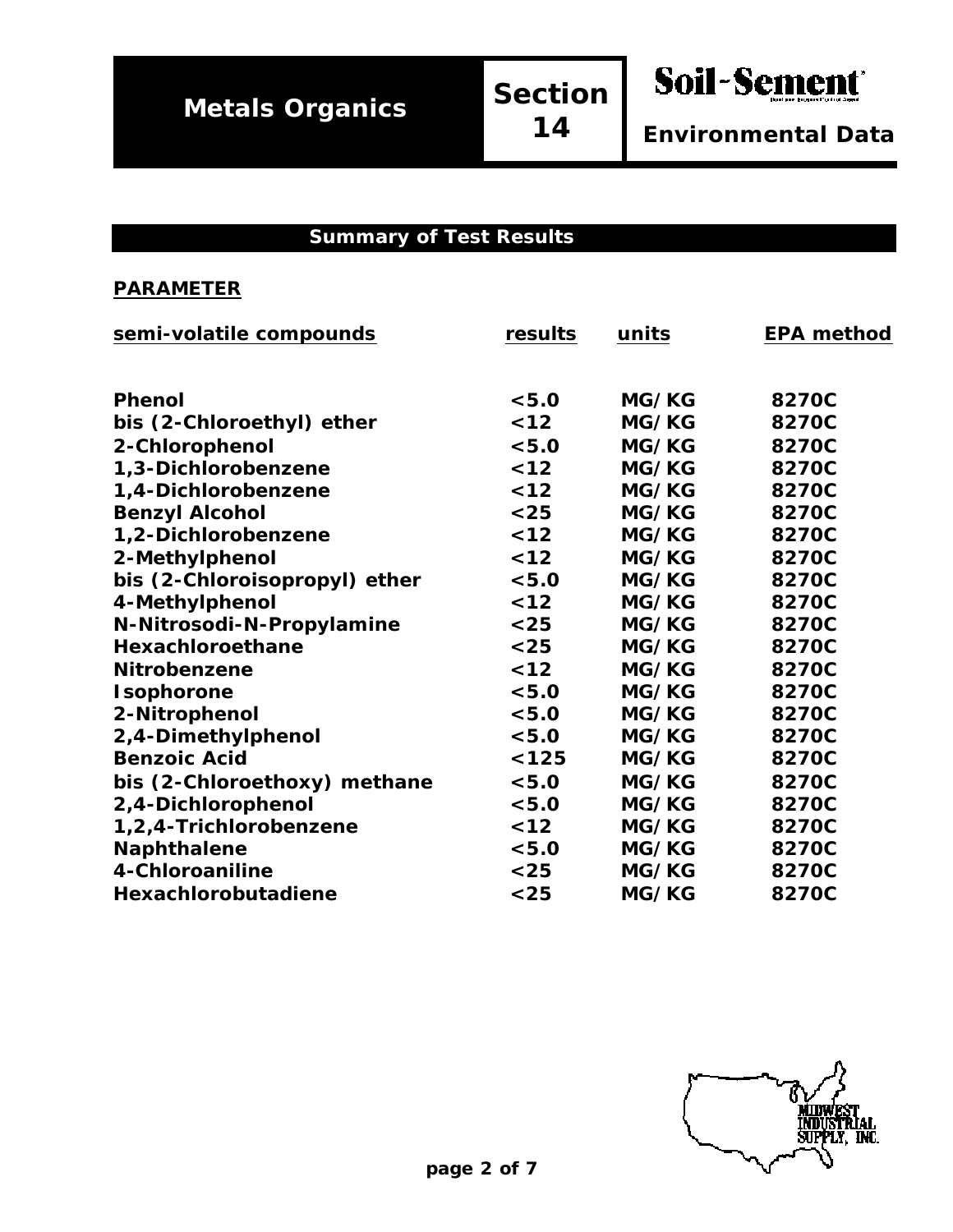**14**

*Environmental Data*

Soil-Sement

#### **Summary of Test Results**

| semi-volatile compounds (continued)  | results | units        | <b>EPA method</b> |
|--------------------------------------|---------|--------------|-------------------|
|                                      |         |              |                   |
| 4-Chloro-3-methylphenol (para-chlor) | < 5.0   | MG/KG        | 8270C             |
| 2-Methylnaphthalene                  | $25$    | MG/KG        | 8270C             |
| Hexachlorocyclopentadiene            | $25$    | MG/KG        | 8270C             |
| 2,4,6-Trichlorophenol                | < 5.0   | MG/KG        | 8270C             |
| 2,4,5-Trichlorophenol                | $25$    | MG/KG        | 8270C             |
| 2-Chloronaphthalene                  | < 5.0   | MG/KG        | 8270C             |
| 2-Nitroaniline                       | < 125   | MG/KG        | 8270C             |
| <b>Dimethyl Phthalate</b>            | < 5.0   | MG/KG        | 8270C             |
| Acenaphthylene                       | < 5.0   | MG/KG        | 8270C             |
| 3-Nitroaniline                       | < 125   | MG/KG        | 8270C             |
| Acenaphthene                         | < 5.0   | MG/KG        | 8270C             |
| 2,4-Dinitrophenol                    | $75$    | MG/KG        | 8270C             |
| 4-Nitrophenol                        | < 75    | MG/KG        | 8270C             |
| Dibenzofuran                         | $25$    | MG/KG        | 8270C             |
| 2,4-Dinitrotoluene                   | < 5.0   | MG/KG        | 8270C             |
| 2,6-Dinitrotoluene                   | < 5.0   | <b>MG/KG</b> | 8270C             |
| Diethylphthalate                     | < 5.0   | MG/KG        | 8270C             |
| 4-Chlorophenyl Phenyl ether          | < 5.0   | MG/KG        | 8270C             |
| <b>Fluorene</b>                      | < 5.0   | MG/KG        | 8270C             |
| 4-Nitroaniline                       | < 125   | MG/KG        | 8270C             |
| 4,6-Dintro-2-methylphenol            | $25$    | MG/KG        | 8270C             |
| N-nitrosodiphenylamine               | $25$    | MG/KG        | 8270C             |
| 4-Bromophenyl Phenyl ether           | < 5.0   | MG/KG        | 8270C             |
| Hexachlorobenzene                    | < 5.0   | MG/KG        | 8270C             |

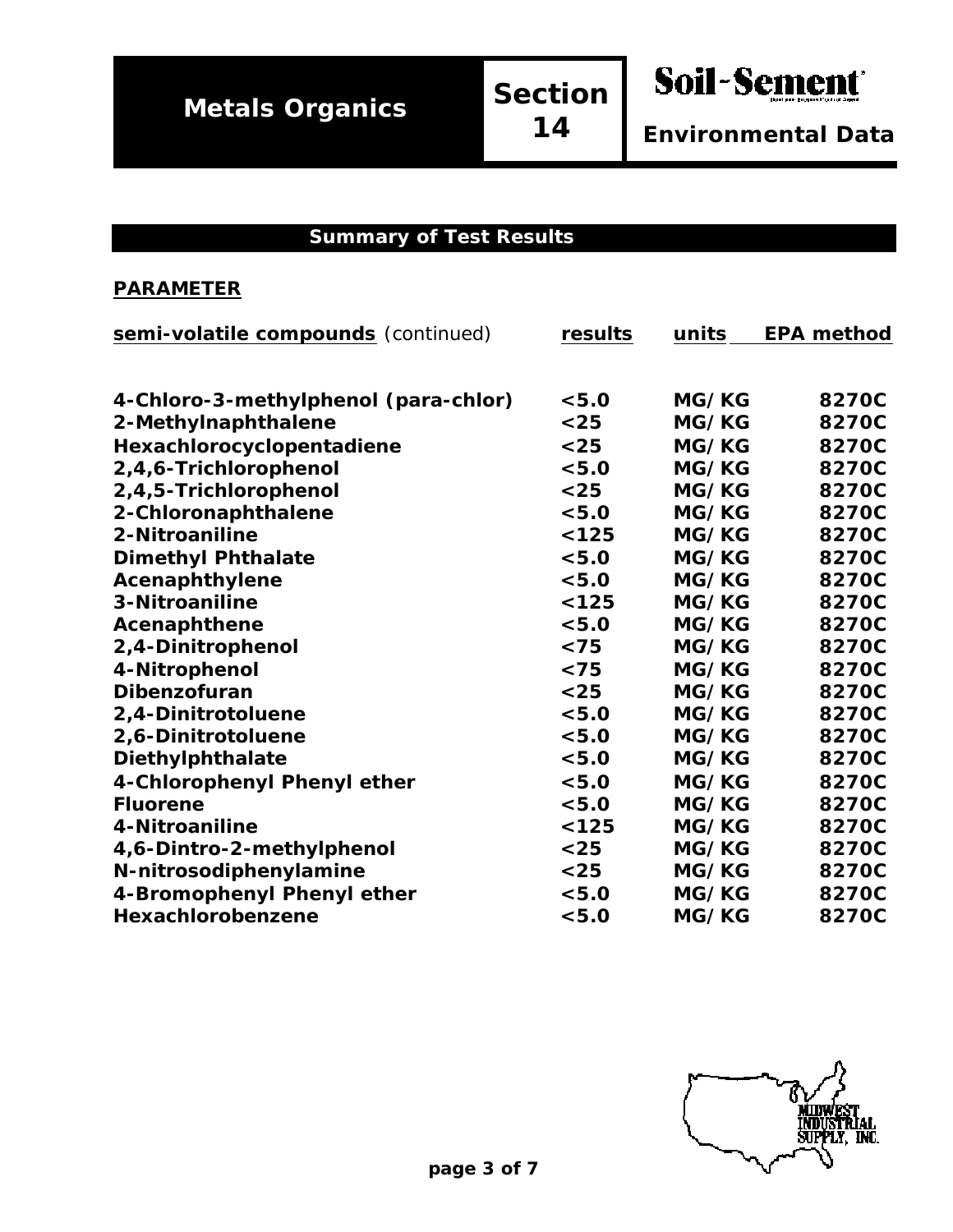Soil-Sement

*Environmental Data*

#### **Summary of Test Results**

| semi-volatile compounds (continued) | results | units | <b>EPA method</b> |
|-------------------------------------|---------|-------|-------------------|
|                                     |         |       |                   |
| Pentachlorophenol                   | $25$    | MG/KG | 8270C             |
| <b>Phenanthrene</b>                 | < 5.0   | MG/KG | 8270C             |
| Anthracene                          | < 5.0   | MG/KG | 8270C             |
| Di-n-butylphthalate                 | < 5.0   | MG/KG | 8270C             |
| <b>Fluoranthene</b>                 | < 5.0   | MG/KG | 8270C             |
| <b>Pyrene</b>                       | < 5.0   | MG/KG | 8270C             |
| <b>Butyl Benzyl Phthalate</b>       | < 5.0   | MG/KG | 8270C             |
| 3,3'-Dichlorobenzidine              | $<25$   | MG/KG | 8270C             |
| Benzo (a) anthracene                | < 5.0   | MG/KG | 8270C             |
| bis (2-ethylhexyl) phthalate        | < 5.0   | MG/KG | 8270C             |
| Chrysene                            | < 5.0   | MG/KG | 8270C             |
| Di-n-octyl Phthalate                | < 5.0   | MG/KG | 8270C             |
| Benzo (b) fluoranthene              | < 5.0   | MG/KG | 8270C             |
| Benzo (k) fluoranthene              | < 5.0   | MG/KG | 8270C             |
| Benzo (a) pyrene                    | < 5.0   | MG/KG | 8270C             |
| Indeno (1,2,3-cd) pyrene            | < 5.0   | MG/KG | 8270C             |
| Dibenzo (a,h) anthracene            | < 12    | MG/KG | 8270C             |
| Benzo (g,h,i) perylene              | < 5.0   | MG/KG | 8270C             |

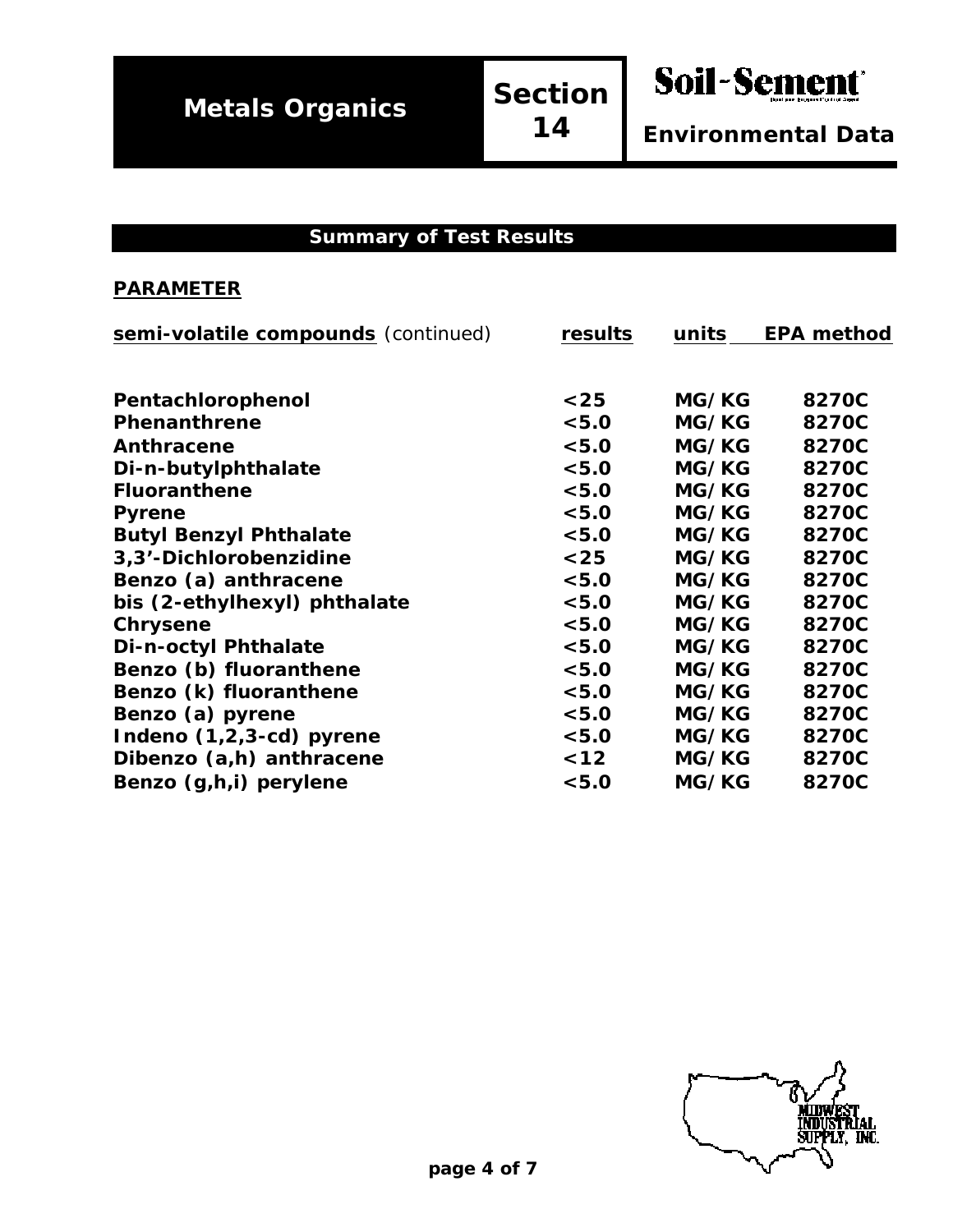Soil-Sement

*Environmental Data*

#### **Summary of Test Results**

| volatile compounds          | results | units | <b>EPA method</b> |
|-----------------------------|---------|-------|-------------------|
|                             |         |       |                   |
| Chloromethane               | < 1.0   | MG/KG | 8260B             |
| <b>Bromomethane</b>         | < 1.0   | MG/KG | 8260B             |
| <b>Vinyl Chloride</b>       | < 1.0   | MG/KG | 8260B             |
| Chloroethane                | < 1.0   | MG/KG | 8260B             |
| <b>Methylene Chloride</b>   | < 0.5   | MG/KG | 8260B             |
| <b>Acetone</b>              | < 10    | MG/KG | 8260B             |
| <b>Carbon Disulfide</b>     | < 0.5   | MG/KG | 8260B             |
| 1,1-Dichloroethene          | < 0.5   | MG/KG | 8260B             |
| 1,1-Dichloroethane          | < 0.5   | MG/KG | 8260B             |
| 1,2-Dichloroethenes (Total) | < 0.5   | MG/KG | 8260B             |
| Chloroform                  | < 0.5   | MG/KG | 8260B             |
| 1,2-Dichloroethane          | < 0.5   | MG/KG | 8260B             |
| 2-Butanone                  | < 10    | MG/KG | 8260B             |
| 1,1,1-Trichloroethane       | < 0.5   | MG/KG | 8260B             |
| <b>Carbon Tetrachloride</b> | < 0.5   | MG/KG | 8260B             |
| <b>Vinyl Acetate</b>        | < 5.0   | MG/KG | 8260B             |
| <b>Bromodichloromethane</b> | < 0.5   | MG/KG | 8260B             |
| 1,1,2,2-Tetrachloroethane   | < 0.5   | MG/KG | 8260B             |
| 1,2-Dichloropropane         | < 0.5   | MG/KG | 8260B             |
| trans-1,3-Dichloropropene   | < 0.5   | MG/KG | 8260B             |
| <b>Trichloroethene</b>      | < 0.5   | MG/KG | 8260B             |
| Dibromochloromethane        | < 0.5   | MG/KG | 8260B             |
| 1,1,2-Trichloroethane       | < 0.5   | MG/KG | 8260B             |
|                             |         |       |                   |

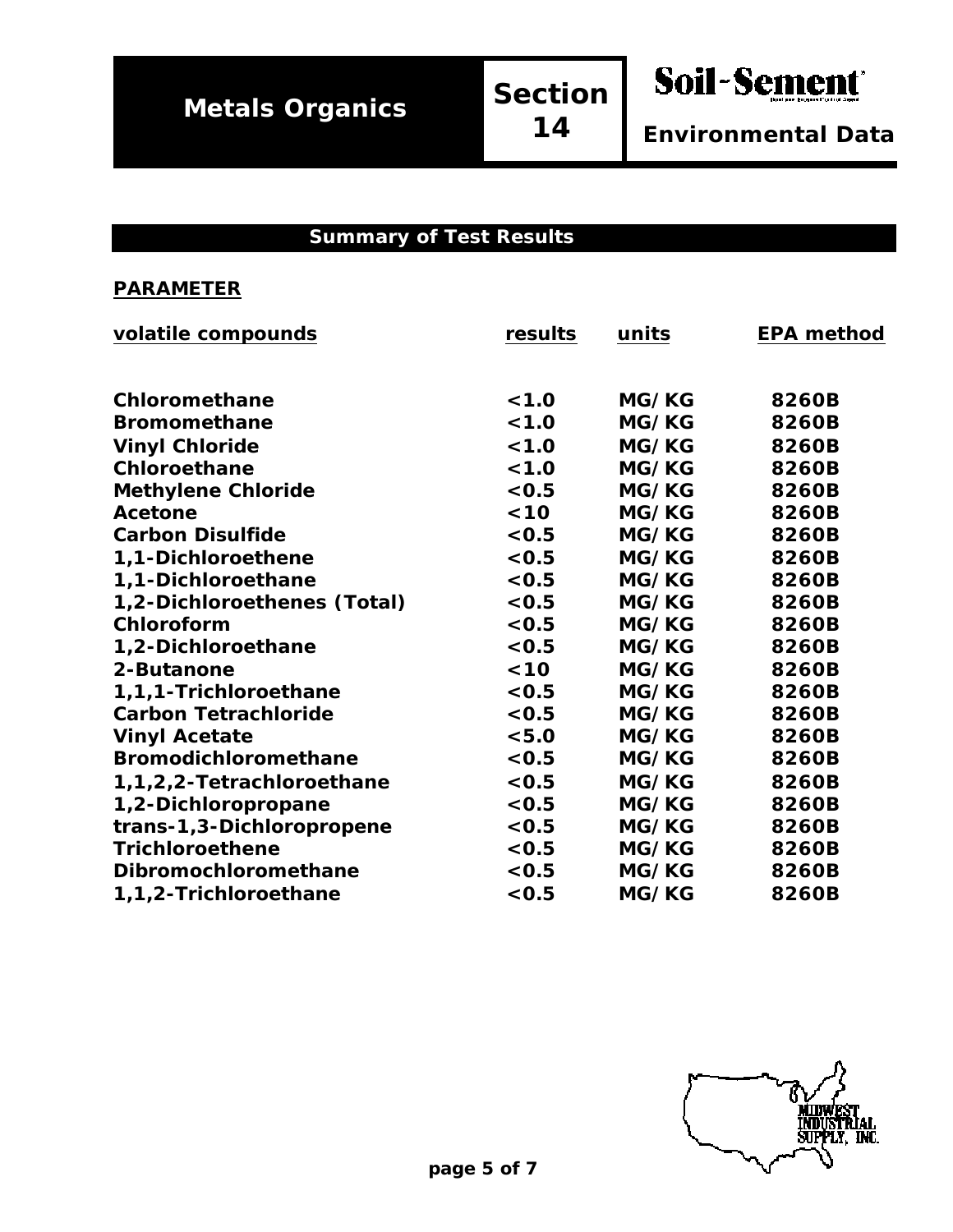*Environmental Data*

Soil-Sement

#### **Summary of Test Results**

| volatile compounds (continued) | results | units | <b>EPA method</b> |
|--------------------------------|---------|-------|-------------------|
|                                |         |       |                   |
| <b>Benzene</b>                 | < 0.5   | MG/KG | 8260B             |
| cis-1,3-Dichloropropene        | < 0.5   | MG/KG | 8260B             |
| 2-Chloroethylvinyl ether       | < 1.0   | MG/KG | 8260B             |
| <b>Bromoform</b>               | < 0.5   | MG/KG | 8260B             |
| 2-Hexanone                     | < 5.0   | MG/KG | 8260B             |
| 4-Methyl-2-pentanone           | < 5.0   | MG/KG | 8260B             |
| <b>Tetrachloroethene</b>       | < 0.5   | MG/KG | 8260B             |
| <b>Toluene</b>                 | < 0.5   | MG/KG | 8260B             |
| Chlorobenzene                  | < 0.5   | MG/KG | 8260B             |
| Ethylbenzene                   | < 0.5   | MG/KG | 8260B             |
| <b>Styrene</b>                 | < 0.5   | MG/KG | 8260B             |
| <b>Total Xylenes</b>           | < 0.5   | MG/KG | 8260B             |
| cis-1,2-Dichloroethene         | < 0.5   | MG/KG | 8260B             |
| trans-1,2-Dichloroethene       | < 0.5   | MG/KG | 8260B             |
|                                |         |       |                   |

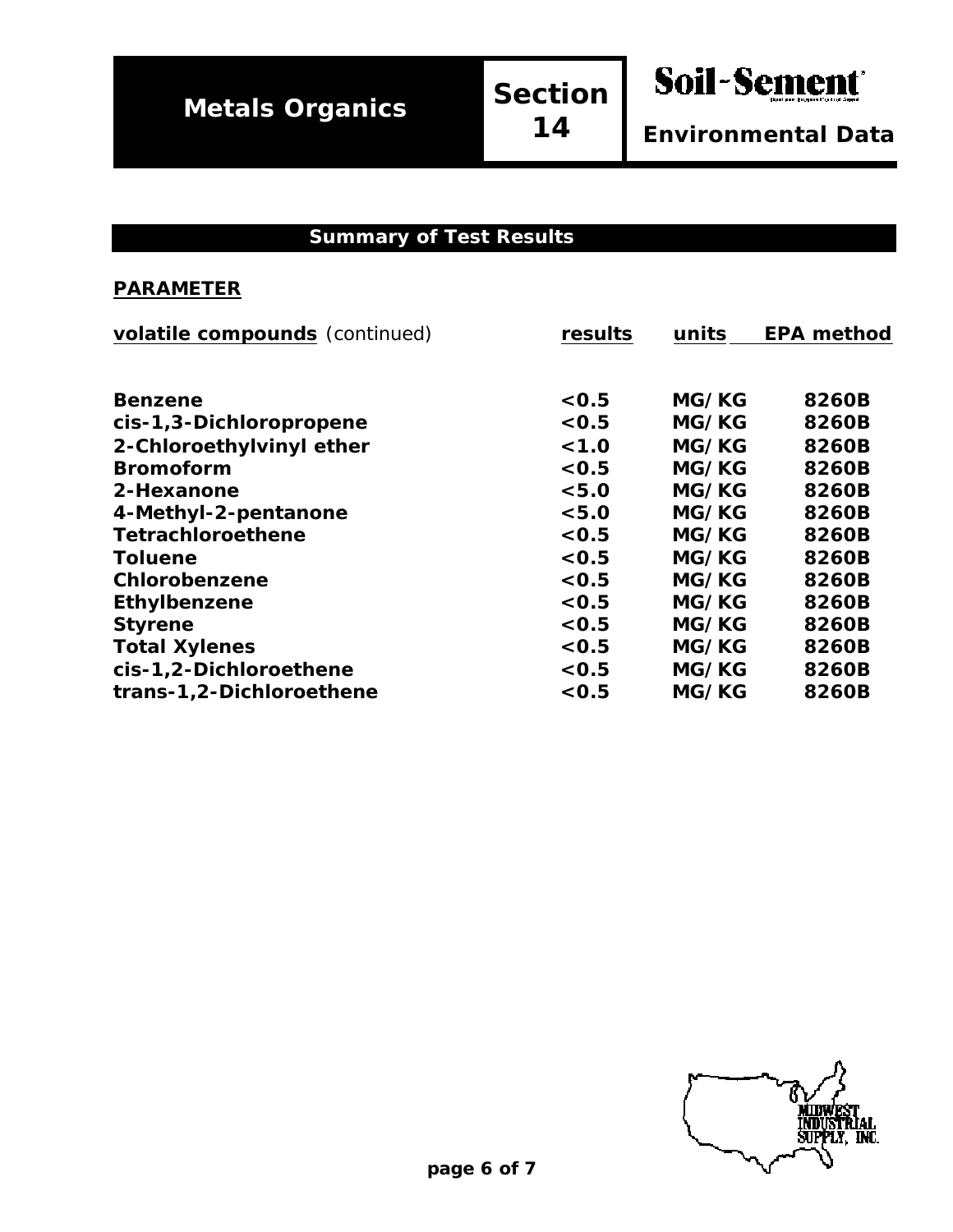*Environmental Data*

Soil-Sement

#### **Summary of Test Results**

| metals / inorganics    | results  | units        | <b>EPA method</b> |
|------------------------|----------|--------------|-------------------|
|                        |          |              |                   |
| <b>Aluminum ICP</b>    | < 10     | MG/KG        | 6010B             |
| <b>Barium ICP</b>      | $\leq 1$ | MG/KG        | 6010B             |
| <b>Cobalt ICP</b>      | $5$      | MG/KG        | 6010B             |
| <b>Copper ICP</b>      | 4        | MG/KG        | 6010B             |
| <b>Iron ICP</b>        | 14       | MG/KG        | 6010B             |
| <b>Nickel ICP</b>      | $\leq 4$ | MG/KG        | 6010B             |
| <b>Vanadium ICP</b>    | < 5      | <b>MG/KG</b> | 6010B             |
| Zinc ICP               | 3.4      | MG/KG        | 6010B             |
| <b>Potassium ICP</b>   | 70       | MG/KG        | 6010B             |
| Sodium ICP             | 160      | MG/KG        | 6010B             |
| <b>Antimony G.F.</b>   | $<$ 1    | MG/KG        | 7041              |
| Arsenic G.F.           | < 0.2    | MG/KG        | 7060A             |
| Beryllium G.F.         | < 0.2    | MG/KG        | 7091              |
| Cadmium G.F.           | 0.04     | MG/KG        | 7131A             |
| <b>Chromium G.F.</b>   | 0.2      | MG/KG        | 7191              |
| Lead G.F.              | 1        | MG/KG        | 7420              |
| Selenium G.F.          | < 0.2    | MG/KG        | 7740              |
| Thallium G.F.          | < 0.1    | MG/KG        | 7841              |
| Silver G.F.            | 0.02     | MG/KG        | 7761              |
| <b>Calcium FLAME</b>   | 53       | MG/KG        | 7140              |
| <b>Magnesium FLAME</b> | 36       | MG/KG        | 7450              |
| <b>Manganese ICP</b>   | $<$ 1    | MG/KG        | 6010B             |
| <b>Molybdenum ICP</b>  | $10$     | MG/KG        | 6010B             |
|                        |          |              |                   |